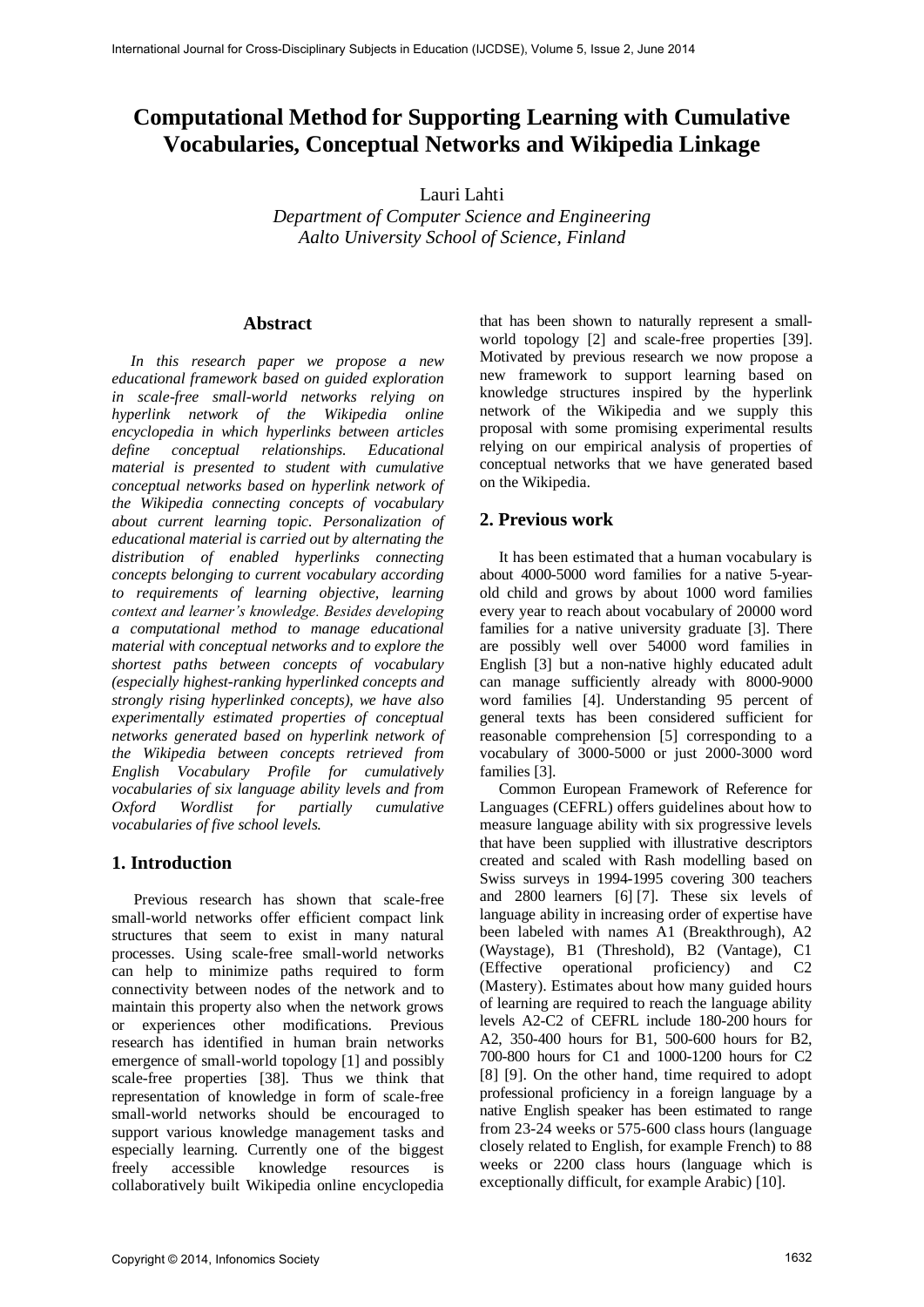It is possible to estimate at least coarsely the amount of information processing in learning by using measures that have been indentified for wordbased information input and output for infants, children and adults. Psychological and neurobiological experiments have given motivation to suggest that learning benefits from specific patterns of spacing of exposure and retention. According to Thalheimer [11], three or more repetitions are needed to ensure learning and spacing of exposures and spacing of retentions should be about equal and match the time required for remembering. According to Kandel [12], to activate genes establishing long-term memory stimulation of synapses can be triggered by 4-5 spaced puffs of serotonin. According to Fields [13], at least three action potentials separated with at least 10 minutes can activate a gene for long-term memory formation in a synapse leading it to produce required proteins for about 30 minutes. By exposing marine snail to four brief trains for four days could generate memories that lasted weeks [12].

A child in age of 2-30 months hears 12815 words per day from all adults, and there are 520 conversational turns per day for a 24-month-old child in a typical family [14]. Number of daily vocalizations is for a 12-month-old 1000- 1500 vocalizations, for a 24-month-old 1300- 2200 vocalizations, for a 36-month-old 1600- 2700 vocalizations, and for a 48-month-old 1700- 2700 vocalizations [14]. When considering 17-29 year-olds, a man speaks 15669 words per day and a woman 16215 words per day [15]. Weekly time usage pattern for children living in a family having computer with internet show that a 6-8-year-old spent about 33 h 55 min in school, 2 h 26 min for additional studying, and furthermore 1 h 28 min in reading, 12 min in being read to and 1 h 8 min in computer activities, where as a 15-17-year-old spent 30 h 21 min in school, 5 h 20 min for additional studying, and furthermore 58 min in reading, 0 min in being read to and 4 h 5 min in computer activities [16].

A student with an average score in reading test reads 12,9 minutes per day or 601000 words per year [19] whereas a student with an excellent score reads 90,7 minutes per day or 4733000 words per year [19]. Reading speed for population in general is about 200 words per minute [20] and for sufficient comprehension at least about 200 words per minute is suggested [21], and with an average sentence length below 20 words [22] this results in at least 10 sentences per minute. Based on previous research it has been concluded estimates that a student can yearly adopt 1000 new word families [3] or 2000- 3500 new words [17] or 3000 new words [18].

Concerning amount of arriving and departing hyperlinks, in the World Wide Web, a mean indegree is 6,10 and a mean out-degree is 38,11 [23],

whereas in the Wikipedia a mean in-degree is 20,63 and a mean outdegree is 20,63, and a median indegree is 4 and a median out-degree is 12 [24]. Relation between the number of directed links L and articles N in the Wikipedia has been suggested to be approximately  $L=N^{1,4}$  [25]. Rodero-Merino et al. [26] showed experimentally that coverage of a random walk in small-world network grows faster when the average degree of network is higher and also that an average search length grows linearly with the network size and the bigger the average degree the shortest the searches are. According to an experiment of full hyperlink network of the Wikipedia on 3 March 2008 [27] on average 4,573 traversals of hyperlinks are needed to get from any article to any other article. Correspondingly in a mailing experiment in the USA with 296 persons the number of relationship steps connecting two persons was in the range 4,6-6,1 [28], and in Facebook social network with 721 million users and 68,7 billion links between them the average number of relationship steps was 4,74 [29].

# **3. Method**

Content of the Wikipedia online encyclopedia can be quite revolutionarily edited by anyone and despite some skepticism vandalism has not prevented building relatively extensive and educationally reliable knowledge content often supplied with some convincing references and importantly all edits are saved to a log thus enabling a convenient access and possibility to revert to any previous version of an article [30] [31]. There is a need to develop educational resources that can be flexibly updated, shared and personalized and we think that the Wikipedia and its related sibling projects can inherently offer promising resources for trying to find most optimal processes for building and exploring knowledge structures in learning. Our work focuses especially on the biggest language edition English Wikipedia (http://en.wikipedia.org) containing over 4,3 million articles (in July 2013).

Each encyclopedic article of the Wikipedia can be considered to represent a concept that is the title entry of the article. Text of an article is typically supplied with hyperlinks to related other articles and thus hyperlink network of the Wikipedia can be considered to form a conceptual network. Besides establishing connectivity from start concept to end concept of hyperlink, each hyperlink is typically surrounded by a sentence in the article text of start concept that offers a brief written definition about the relationship between the connected concepts.

We think that already at the moment the Wikipedia basically contains so much useful knowledge that it could possibly cover a majority of all those situations dealing with a need of factual knowledge that a student can encounter during all his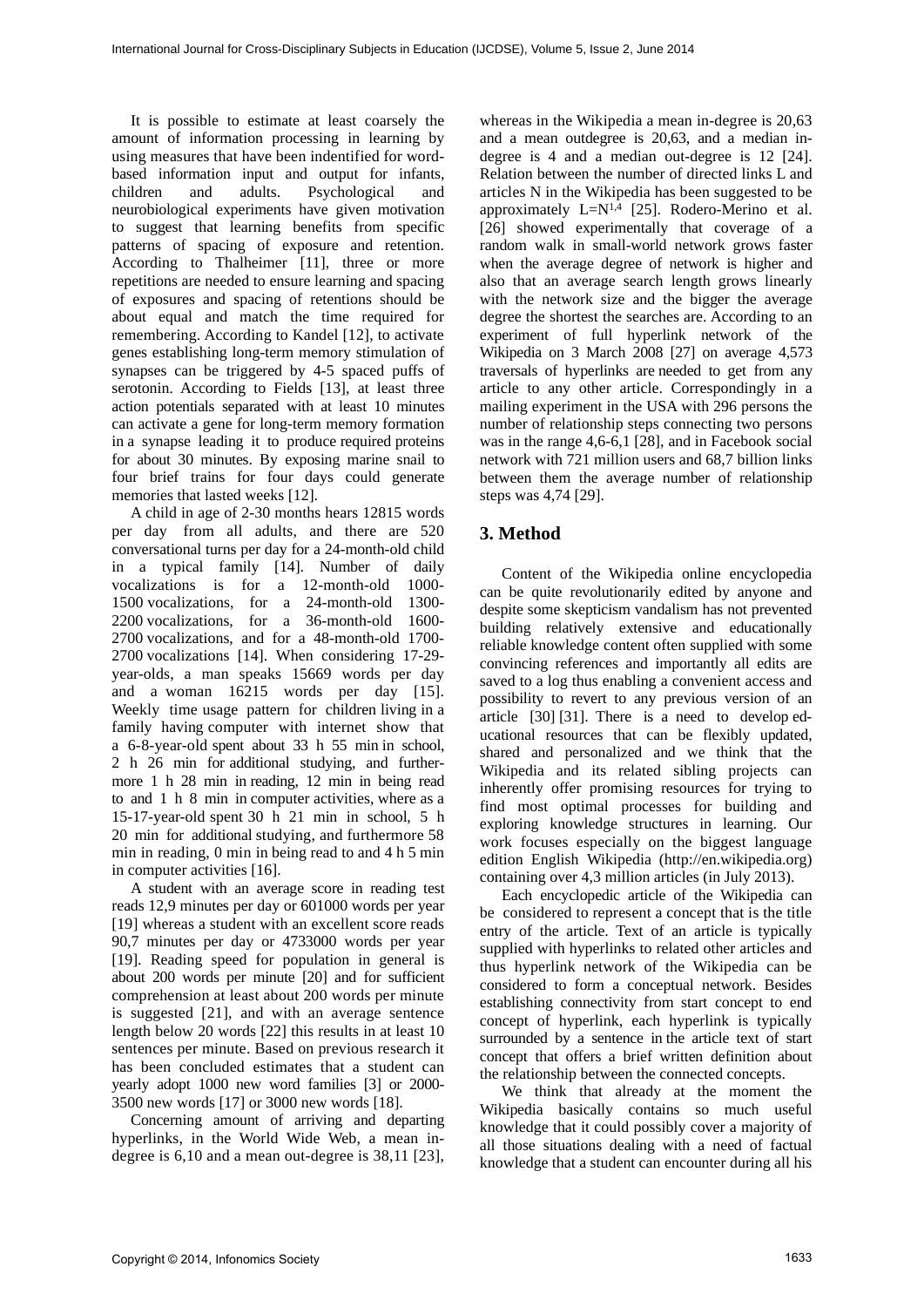school years. However, this useful knowledge is not possibly organized and presented currently in the most optimal form to support independent cumulative adoption of knowledge that addresses student's previous knowledge and personal needs as well as to help identifying the most essential content for current learning topic and to encourage inductive and deductive reasoning with sufficiently spaced and repeated exposure and retention.

Therefore we think that there is a great potential for education in the knowledge contained already now in the Wikipedia but to enable better learning opportunities relying on the Wikipedia the research community should invest on more analysis about the properties of the Wikipedia and to develop computational methods that let to transform its knowledge to various forms of representation to address personalized educational needs of a student.

Motivated by our earlier work [32] and previous research that has identified emergence of smallworld topology in human brain networks [1] and in the Wikipedia [2] as well as indications about scalefree properties possibly in human brain networks [38] and more surely in the Wikipedia [39], we propose a method for cumulative adoption of vocabulary supported by representations of vocabulary in knowledge structures that are based on a small-world network (and possibly a scale-free version being the most preferable). We think that due to properties of small-world network and scale free network emerging inherently in various instances of nature, it is possible that learning of new knowledge can get useful support if new pieces of knowledge can be added to learner's previous knowledge entities in mind in a process that can be represented by building a small-free small-world network and through its modification and exploration.

 We think that instead of just one scale-free small-world network there can be a great number of diverse parallel and partially overlapping and multidimensional small-world networks that can be used at the same time to represent knowledge both in educational material, such as texts, and in the learner's mind. We think that among students there are large individual differ ences in student's mental scale-free small-world networks representing his previous knowledge entity. Therefore to make new pieces of knowledge to become sufficiently fit into previous knowledge entity of student during learning process it is useful to offer personalized forms of representation of educational material.

 With our method educational material is presented to student with cumulative conceptual networks based on hyperlink network of Wikipedia connecting concepts of vocabulary about current learning topic. Personalization of educational material is carried out by alternating the distribution of enabled hyperlinks connecting concepts belonging to current vocabulary according to requirements

of learning objective, learning context and learner's knowledge. So far our method accepts only nouns to vocabularies since hyperlinks in the Wikipedia are typically defined to connect nouns but also other part-of-speech could be possibly exploited with a resembling approach.

 Thus for life-long-learning an ultimate aim can be to reach a maximal coverage of the conceptual scale-free small-world networks representing all human knowledge and besides that even some personal contribution could be done to supplement this heritage of human knowledge through own writings and other forms of conveying new knowledge to the community. On the other hand, we think that all knowledge entities can been seen to consist of a complex collection of interconnected, overlapping and nested scale-free smallworld networks so that each separate new learning topic can be considered to be learned as an own specific scale-free small-world network that becomes gradually more and more connected also to other scale-free small-world network structures held already so far in the mind of student.

 When creating a hyperlink network of vocabulary based on hyperlink network of the Wikipedia we suggest extracting a relation statement for each hyperlink of the Wikipedia from sentence surrounding hyperlink anchor of end concept in article text of start concept. For example for a hyperlink pointing from concept Music to concept Art one relation statement from article text of start concept Music is "Music is an art form whose medium is sound and silence." (here hyperlink anchor underlined). We suggest that during exploration in hyperlink network of vocabulary when student traverses a hyperlink between concepts learning of this relationship is supported by showing to the student a relation statement corresponding to this hyperlink. Eventually a learning session consists of a chain of traversed hyperlinks and their relation statements that can be guided to proceed in a sequential process having tailored variation and repetition computed based on theory of spaced learning, as discussed in our previous work [32].

 To enable implementing educational technology for practical educational activities for students we have carried out empirical experiments to try to identify some constraints of conceptual scale-free small-world networks and to better understand behavior of their properties. Thus besides developing a computational method for exploiting conceptual scale-free small-world networks to manage and explore educational material we now also report some preliminary findings of experiments about the properties of conceptual scale-free small-world networks that we have generated based on hyperlink network of the Wikipedia connecting concepts of vocabulary about current learning topic.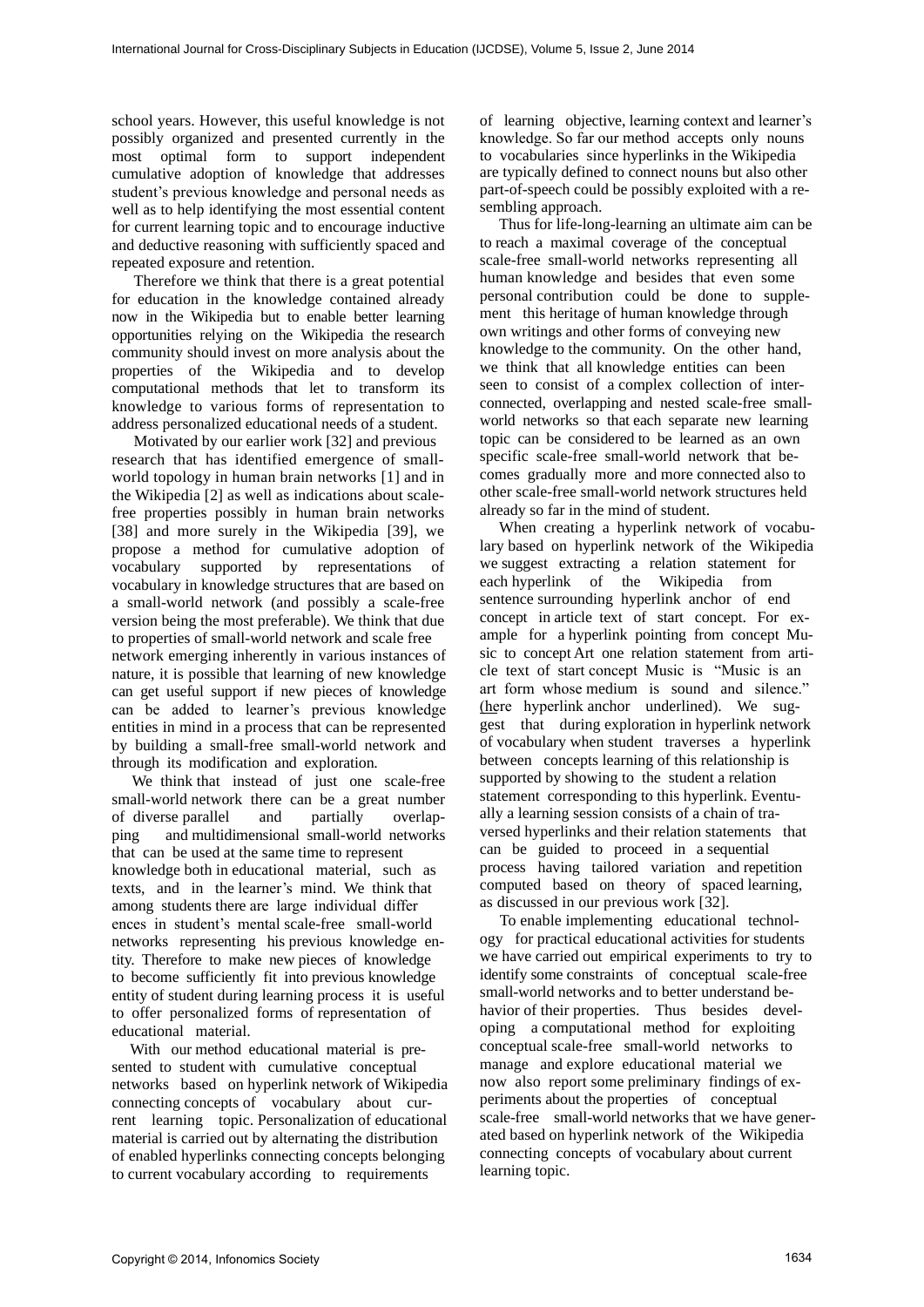# **4. Experiment**

English Vocabulary Profile is a database aiming to represent all words and phrases learners know at each of six levels of Common European Framework of Reference for Languages (CEFRL) [33]. Table 1 shows properties of conceptual networks that we generated based on hyperlink network of the Wikipedia (as of June-July 2013) between concepts retrieved from English Vocabulary Profile (http://vocabulary.englishprofile.org/dictionary// word-list/uk/a1\_c2/A) for cumulatively growing vocabularies corresponding to each of six language ability levels ranging from A1 to C2. A full listing of these conceptual networks is available in publication [41].

At the highest language ability level C2 we have the most extensive vocabulary that we call as vocabulary A1&A2&B1&B2&C1&C2 (i.e. including all six cumulative vocabularies of consecutive language ability levels A1, A2, B1, B2, C1 and C2 together) and we identified that it contains 15715 unique language items (words or phrases) that include 3710 unique nouns (we considered common nouns only). Then we wanted to identify all possible hyperlinks that are connecting these 3710 unique nouns in hyperlink network of the Wikipedia and we found 25153 unique hyperlinks so that they actually connected 2878 unique nouns of these 3710 unique nouns. Therefore it seems that at language ability level C2 the Wikipedia can offer interconnected linkage for about 77,6 percent (2878/3710) of nouns belonging to current noun vocabulary. Furthermore, among these 2878 unique nouns 2635 occur as a start concept and 2310 occur as an end concept in connecting hyperlinks. According to our calculations each of these 2878 unique nouns of vocabulary A1&A2&B1&B2& C1&C2 has an average value of 8,7 departing unique hyperlinks and a median value of 5 departing unique hyperlinks and an average value of 8,7 arriving unique hyperlinks and a median value of 5 arriving unique hyperlinks linking it to other unique nouns belonging to the same vocabulary A1&A2&B1&B2&C1&C2. In the entity of 25153 unique hyperlinks it appeared that for 4824 hyperlinks there was another hyperlink going also into opposite direction and thus 2412 connections can be considered bidirectional.

In Table 1 when proceeding to a vocabulary that is one level higher the increasing Wikipedia linkage does not originate only from the latest difference in vocabulary levels but it can partly originate also from concepts belonging to much earlier vocabulary levels and emerging to Wikipedia linkage with a delay along with the latest vocabulary level (see details in [41]).

Since applying the hyperlink network of the Wikipedia for educational activities relies on those

nouns that actually happen to exist in hyperlinks, we wanted to estimate the properties of the conceptual networks we have generated in respect to size of noun vocabulary that is actually available for browsing in the Wikipedia along unique hyperlinks connecting unique nouns of vocabulary.

By comparing growth of values in columns of Table 1 along language ability levels from A1 to C2 we approximated that the number of unique nouns in vocabulary is about 1,3 times the number of unique nouns in unique Wikipedia hyperlinks connecting unique nouns in vocabulary, and the number of unique language items (words or phrases) in vocabulary is about 4,3 times the number of unique nouns in vocabulary, and the number of unique Wikipedia hyperlinks connecting unique nouns in vocabulary is about 8,8 times the number of unique nouns in unique Wikipedia hyperlinks connecting unique nouns in vocabulary. Based on these dependencies we extrapolated to Table 1 coarse predicted estimated values to represent four additional cases in which the number of unique nouns in vocabulary reaches such levels that have been suggested in previous research to correspond to reasonable 95 percent level comprehension (3000- 5000 or just 2000-3000 word families [3] [5]), a non-native adult (8000-9000 word families [4]), native adult (20000 word families [3]) and general vocabulary (well over 54000 word families in English [3]).

 Brezina and Gablasova [34] estimated that about 46 percent of 3000 highest-ranking words of British National Corpus are nouns  $(0.46 \approx 1/2,2)$  which is a greater ratio than a ratio based on our just mentioned approximation that there are 23 percent  $(0,23 \approx 1/4,3)$ unique nouns in unique language items of a vocabulary. Anyway since Wikipedia hyperlinks connect now only nouns we assume that a student's explorations among 2878 unique nouns in 25153 unique hyperlinks connecting unique nouns of vocabulary A1&A2&B1&B2&C1&C2 can at least indirectly offer a conceptual exposure and coverage of 2,2-4,3 times greater amount of unique language items (i.e., containing also other part-ofspeech than just nouns) meaning coverage of 6261- 12522 unique language items. A student can gain this additional exposure for example by reading supplementing words in relation statements extracted from sentences surrounding hyperlink anchor in article text of start concept.

Therefore we suggest that hyperlink network of vocabulary A1&A2&B1&B2&C1&C2 containing 2878 unique nouns with 25153 unique interconnecting hyperlinks can be considered to offer sufficient knowledge structure to represent relatively reliably conceptualization of everyday human vocabulary corresponding to reasonable 95 percent level comprehension (3000-5000 or just 2000-3000 word families [3] [5]) that is defined based on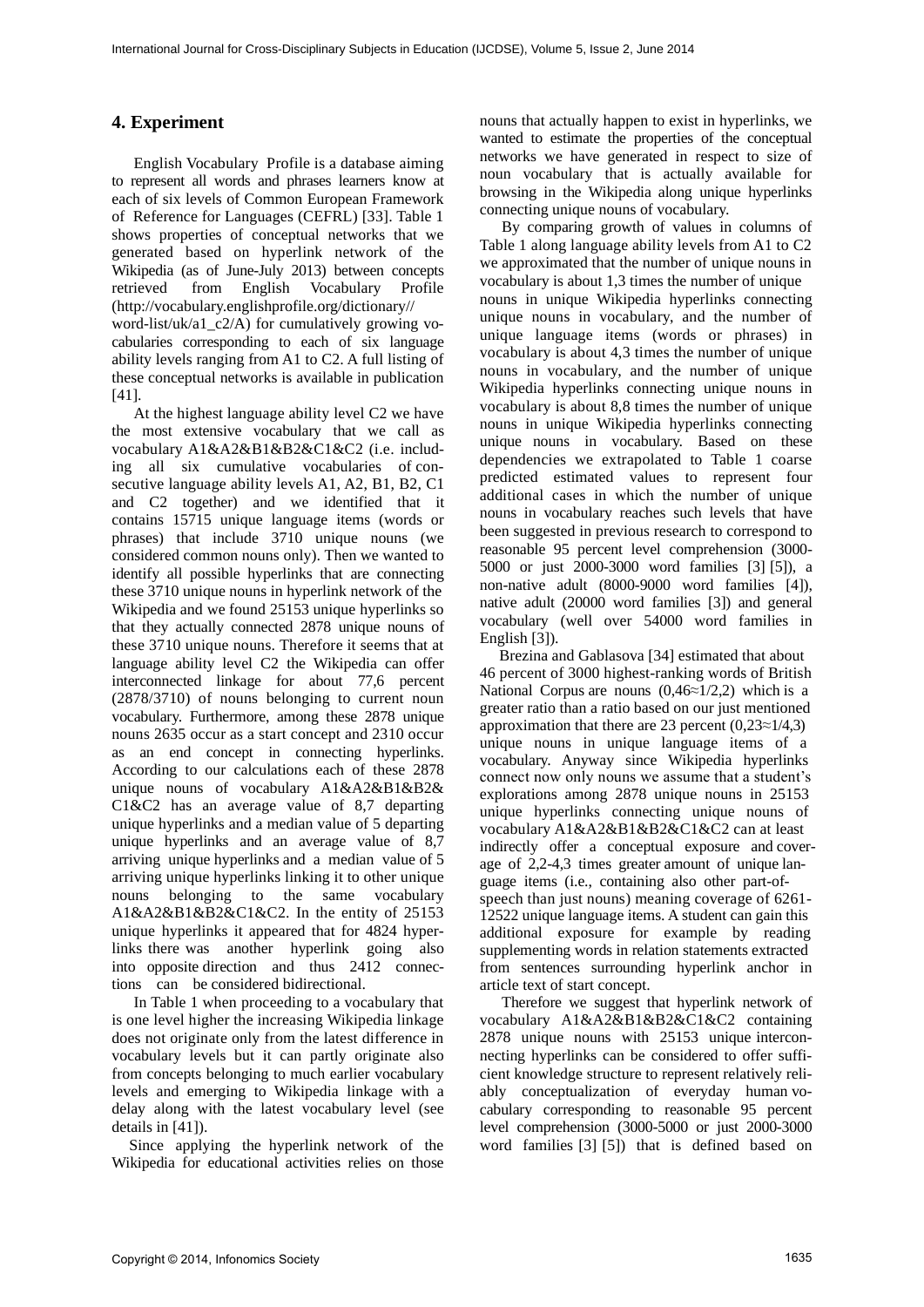cumulative iterative collaborative building process of Wikipedia online encyclopedia.

We carried out random path explorations in hyperlink network of 25153 unique hyperlinks connecting 2878 unique nouns of vocabulary A1&A2&B1&B2&C1&C2 so that any hyperlink can be traversed in both actual linking direction and opposite direction and all explorations were started from concept Human (Human had the highest number of occurrences as a start/end concept of hyperlink, 227 times). A random path of 1000 steps visited 688 unique concepts (24 percent) of 2878 unique concepts and 50 percent of visits stayed among 202 unique concepts. Similarly a random path of 10000 steps visited 2025 unique concepts (70 percent) of 2878 unique concepts and 50 percent of visits stayed among 398 unique concepts, and a random path of 100000 steps visited 2770 unique concepts (96 percent) of 2878 unique concepts and 50 percent of visits stayed among 454 unique concepts. It was interesting to note that with a sufficiently large number of steps in random path explorations concept Human gained highest number of visits and this seems to indicate that concept

Human has a central role in defining conceptual connectivity of hyperlink network.

These results seem to indicate that in hyperlink network of vocabulary exploration relying heavily on random choices of student without systematic guidance can lead to relatively limited pedagogic gain due to visiting only limited subsection of all unique concepts and their unique connecting hyperlinks. Thus we suggest that pedagogically rewarding exploration in hyperlink network of vocabulary should actively exploit traversing the shortest paths connecting pairs of unique concepts of vocabulary. We think that in adoption of new knowledge the learner benefits from an opportunity to see intuitively the shortest connectivity between pieces of knowledge thus helping contextually to filter out less relevant things that might disturb concentration by excessive cognitive load, and using the shortest paths enables also highlighting clustering structure of conceptual relationships to the student and generating a systematic efficient process to traverse in hyperlink network of vocabulary with an extensive diverse coverage.

**Table 1. Properties of conceptual networks generated based on hyperlink network of the Wikipedia between concepts for cumulative vocabularies of six language ability levels of English Vocabulary Profile ranging from A1 to C2**

| Vocabulary of language ability   | Unique language items | Unique nouns  | Unique Wikipedia      | Unique nouns in unique     |  |  |
|----------------------------------|-----------------------|---------------|-----------------------|----------------------------|--|--|
| level reached so far (predicted* | (words or phrases) in | in vocabulary | hyperlinks connecting | Wikipedia hyperlinks       |  |  |
| $=$ only extrapolated estimates) | vocabulary            |               | unique nouns in       | connecting unique nouns in |  |  |
|                                  |                       |               | vocabulary            | vocabulary                 |  |  |
| A1                               | 785                   | 305           | 1007                  | 248                        |  |  |
| A1&A2                            | 2382                  | 880           | 3868                  | 706                        |  |  |
| A1&A2&B1                         | 5327                  | 1761          | 9566                  | 1374                       |  |  |
| A1&A2&B1&B2                      | 9502                  | 2707          | 17448                 | 2121                       |  |  |
| A1&A2&B1&B2&C1                   | 11908                 | 3198          | 21410                 | 2470                       |  |  |
| A1&A2&B1&B2&C1&C2                | 15715                 | 3710          | 25153                 | 2878                       |  |  |
| 3000-5000 unique nouns           | 12900-21500 *         | 3000-5000 *   | 20308-33846 *         | 2308-3846 *                |  |  |
| (reasonable 95 percent level     |                       |               |                       |                            |  |  |
| comprehension), predicted*       |                       |               |                       |                            |  |  |
| 8000-9000 unique nouns (non-     | 34400-38700 *         | 8000-9000 *   | 54154-60923 *         | 6154-6923 *                |  |  |
| native adult), predicted*        |                       |               |                       |                            |  |  |
| 20000 unique nouns (native       | 86000 *               | $20000*$      | 135385 *              | 15385 *                    |  |  |
| adult), predicted*               |                       |               |                       |                            |  |  |
| 54000 unique nouns (general      | 232200 *              | 54000 *       | 365538 *              | 41538 *                    |  |  |
| vocabulary), predicted*          |                       |               |                       |                            |  |  |
|                                  |                       |               |                       |                            |  |  |

We suggest that to support adoption of vocabulary a student's guided exploration in hyperlink network of vocabulary could proceed pedagogically rewardingly if exploration of the shortest paths gradually moves to cover new concepts related to concepts that have been adopted already earlier. On coarser level of granularity this gradual moving can be implemented by moving from vocabulary A1 to A1&A2 and then from vocabulary A1&A2 to A1&A2&B1 and so on. On finer level of granularity the guided exploration should gradually introduce new concepts belonging to current vocabulary and its most related subset of concepts concerning current learning topic while still also

helping to refresh previously adopted concepts, with sequential tailored variation and repetition computed based on theory of spaced learning (see details in  $[32]$ ).

We also suggest that these new concepts should particularly include the highest-ranking concepts of the topics that are intended to be learned so that exploration in hyperlink network of vocabulary could be performed especially by traversing the shortest paths between the highest-ranking concepts of previously adopted concepts and the highestranking concepts of new concepts. In addition we suggest that, when available, parallel alternative shortest paths should be traversed between pairs of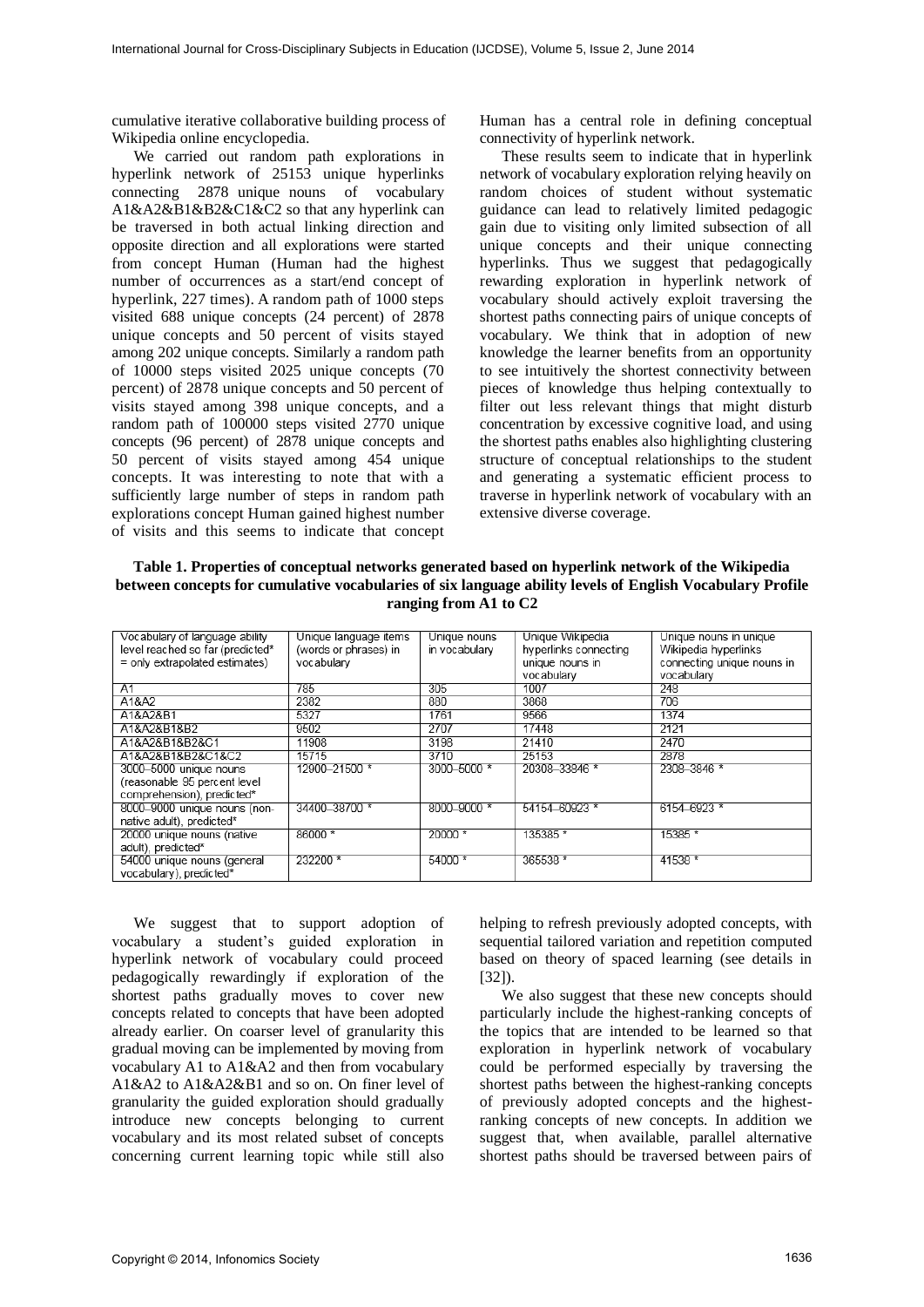concepts to learn better the diversity of conceptual relations. With these suggestions we expect to establish efficient connectivity covering old and new concepts relying on dominant concept clusters of hyperlink network shown to student and that could then be also easier to conceptualize by the student.

We suggest that according to the needs of the learner new cumulative sets of vocabularies along gradually increasing adoption of new knowledge can be gained by generating high-frequency word lists from suitable text samples concerning intended learning topic or for example retrieving a desired set of words from resources such as British National Corpus [35].

We analyzed a sample of 102 Wikipedia articles selected to match 102 highest-ranking terms in texts generated by students (see details in [41]). These 102 articles had together hyperlinks to 20512 end concepts of which 14907 were unique and an article had on average 201 (median value 152) departing hyperlinks (as of 3 March 2008). When analyzing all 422 unique hyperlinks existing between these 102 Wikipedia articles (as of 3 March 2008) we found out that each start concept of a hyperlink had on average 4,1 (median value 3,5) different end concepts. Furthermore among all hyperlinks between these 102 Wikipedia articles (as of 3 March 2008) we indentified that there were on average 1,5 (median value 1) parallel hyperlinks (i.e. a certain end concept having more than one hyperlink anchors in article text of start concept) from each start concept to its end concept. For example, an article having two departing unique hyperlinks will on average have one of these two unique hyperlinks duplicated  $(1,5\times2=3)$ . In addition in all 422 unique hyperlinks existing between the set of 102 Wikipedia articles in the article text of start concept the end concept was mentioned on average 7,4 (median value 3) different times. On the other hand we indentified that in the article text of each 102 articles on average 21,3 (median 20) different concepts corresponding to other 101 article titles were mentioned (i.e. resembling end concept).

Thus based on this sample of 102 articles it seems that when considering a noun vocabulary interconnected by Wikipedia hyperlinks, on average Wikipedia article has 1,5 hyperlink anchors for each hyperlink and the end concept of each hyperlink occurs 7,4 times in article text of start concept. Furthermore while about 4 percent (4,1/101) of concepts belonging to vocabulary can be actually reached via hyperlink from Wikipedia article it appears that about 21 percent (21,3/101) of concepts belonging to vocabulary are anyway mentioned in article text of an average Wikipedia article, meaning that the number of potential relationships becomes multiplied with about 5 (0,21/0,04).

These results suggest that besides actually existing unique hyperlinks between concepts of a

vocabulary and possible exploitation of parallel hyperlinks there exists a passive potential to extend current linking by establishing additional supportive cross-linking between all occurrences of concepts of vocabulary in all Wikipedia article texts of concepts of vocabulary. These findings suggest concerning vocabulary A1&A2&B1&B2&C1&C2 that hyperlink network which we so far managed to get to contain 2878 unique nouns with 25153 unique interconnecting hyperlinks can be extended progressively to contain much more hyperlinks, and using multiplication factors (1,5; 7,4 and 5) motivated above leads to an estimated range of 37730-186132 hyperlinks. By generating these supplementing hyperlinks we expect to increase diversity of linkage thus offering extended variation in exposure and coverage of a student's exploration in hyperlink network to adopt conceptual relationships and knowledge in general.

We carried out experiments to identify how the shortest paths in hyperlink network of vocabulary evolve when observed vocabulary is cumulatively expanded thus introducing new interconnecting hyperlinks and intermediary concepts that enable emergence of gradually shorter paths between pairs of concepts of vocabulary as well as increase in the number of parallel alternative paths. We experimented with vocabularies ranging from vocabulary A1 with 1007 unique interconnecting hyperlinks to vocabulary A1&A2&B1&B2&C1&C2 with 25153 unique interconnecting hyperlinks and the results – generated with Yen's algorithm of top k shortest loopless paths [40] - seemed to support suggested pedagogic gains of using the shortest paths to guide educational exploration for adoption of new knowledge.

For example we analyzed how the available shortest paths evolve between start concept "question" and end concept "school" when expanding observed vocabulary cumulatively from A1 to A1&A2&B1&B2&C1&C2. With vocabulary A1 the shortest paths require traversing eight consecutive hyperlinks and there is only one path of this length: question  $\rightarrow$  problem  $\rightarrow$  business  $\rightarrow$ restaurant -> food -> supermarket -> book -> homework -> school. With vocabulary A1&A2 the length of the shortest path has decreased to three hyperlinks and again there is only one path of this length: question  $\rightarrow$  quiz  $\rightarrow$  school. With vocabularies bigger than A1&A2 the length of the shortest path does not anymore decrease from three hyperlinks but new alternative parallel paths emerge thus introducing diversity to express the characteristics of relationship of concepts (please note that those shortest paths found with smaller vocabularies remain available also with bigger vocabularies). With vocabulary A1&A2&B1 two new alternative parallel paths emerge including question -> grammar -> education -> school and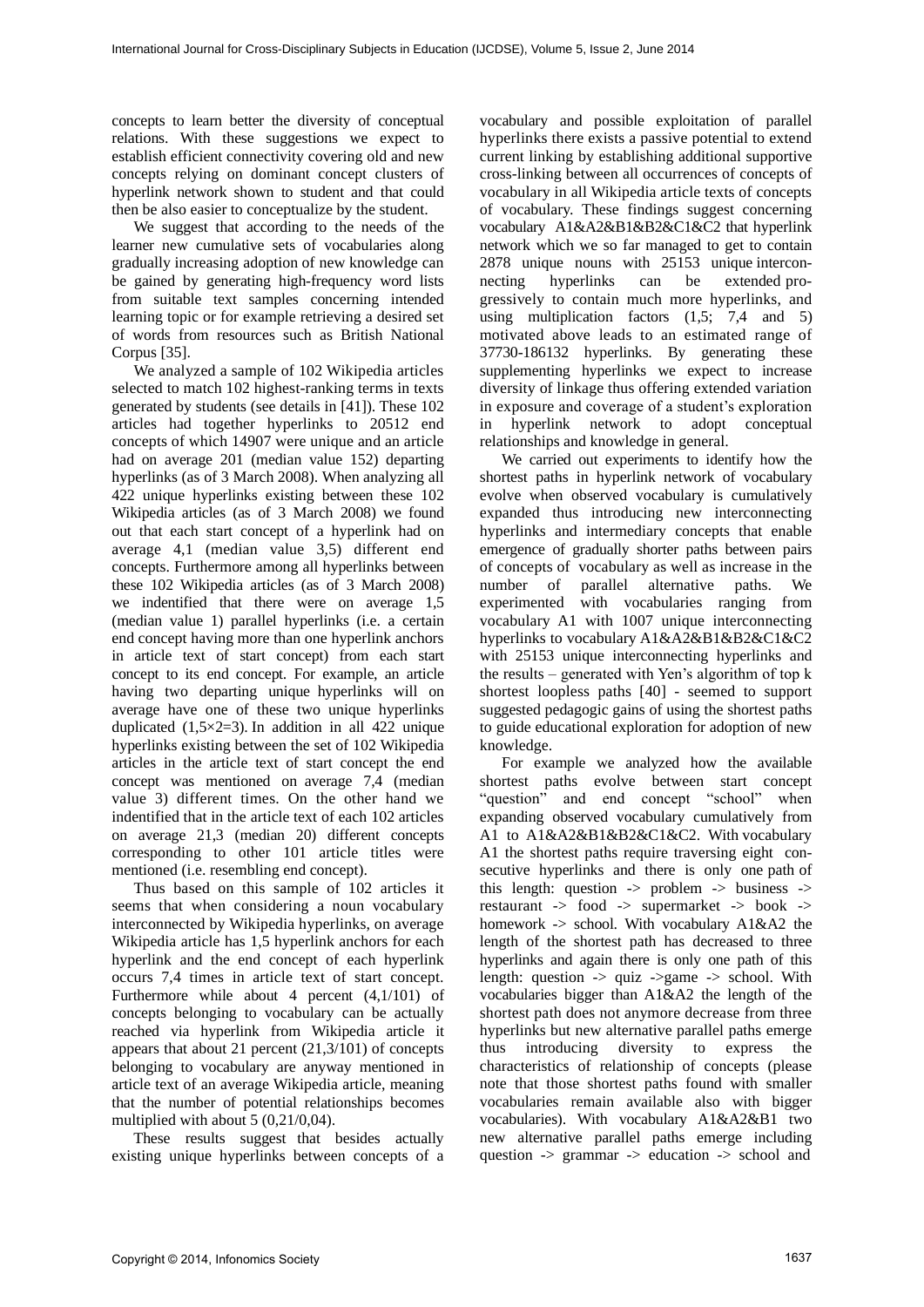question -> information -> education -> school, and with vocabulary A1&A2&B1&B2 five new paths include question  $\rightarrow$  philosophy  $\rightarrow$  psychology  $\rightarrow$ school, question  $\Rightarrow$  philosophy  $\Rightarrow$  government  $\Rightarrow$ school, question -> theory -> education -> school, question -> theory -> psychology -> school and question -> concept -> psychology -> school. With vocabulary A1&A2&B1&B2&C1 one new alternative parallel path emerges including question - > proposition -> psychology -> school but vocabulary A1&A2&B1&B2&C1&C2 does not introduce any more new paths (i.e. vocabulary A1&A2&B1&B2&C1&C2 offers nine parallel paths) which can possibly even indicate that already with this size of vocabulary some kind of saturation has been reached in formation of somewhat optimal connectivity between these two concepts of human knowledge in respect to the shortness of paths and diversity of parallel paths.

# **5. Discussion and future work**

We have now explained our experiments creating estimates about the sizes of hyperlink networks that can match with language ability levels from A1 to C2 of English Vocabulary Profile, and also estimates about the sizes of hyperlink networks that can match with sizes of vocabularies covering language usage needs for reasonable 95 percent level comprehension, non-native adults, native adults and general vocabulary. We have also estimated how already hyperlink network of vocabulary A1&A2& B1&B2&C1&C2 containing 2878 unique nouns with 25153 unique interconnecting hyperlinks can be extended to offer much more hyperlinks based on article texts defining unused potential conceptual relationships and possible exploitation of parallel hyperlinks. We have also experimentally identified relatively limited coverage gained with random paths in hyperlink network of vocabulary and thus we have suggested using the shortest paths to guide educational exploration for adoption of new knowledge, and with cumulatively growing vocabularies the length of the shortest paths can usefully decrease and alternative parallel paths offering diversity can be gained. We do not know any previous research proposing same kind of approach and results that we have presented here (see details in [41]) and we hope that our suggestions can open promising new perspectives to learning. Based on our experiments we next explain some further suggestions for educational use of hyperlink network of vocabulary and we hope these ideas can offer inspiration for future work in both on research agenda and in real-life application to support personalized learning.

It is pedagogically useful that when observing the shortest paths to two opposite directions between a pair of concepts there often emerges two different

routings offering new perspectives. For example with vocabulary A1&A2&B1&B2&C1&C2 from concept "love" to concept "memory" the shortest paths have two hyperlinks and there is only one path of this length: love -> psychology -> memory, and from concept "memory" to concept "love" the shortest paths have three hyperlinks and there are three alternative parallel paths of this length including memory -> psychology -> emotion -> love, memory -> psychology -> motivation -> love and memory -> learning -> emotion -> love. Besides identifying the shortest paths in both directions between a pair of concepts we suggest that additional pedagogic potential of diversity and possibly even shorter paths become available when identifying the shortest paths in hyperlink network of vocabulary also so that any hyperlink can be traversed in both actual linking direction and opposite direction. When enabling these bidirectional hyperlink traversals in hyperlink network of vocabulary A1&A2&B1& B2&C1&C2 between concepts "love" and "memory" the shortest paths have two hyperlinks and there are three alternative parallel paths of this length: love  $\rightarrow$  psychology  $\rightarrow$  memory, love  $\rightarrow$ loneliness -> memory and love -> mind -> memory.

We think that pedagogically useful exploration in hyperlink network of vocabulary could benefit from exploring especially those shortest paths that exist between the highest-ranking hyperlinked concepts and strongly rising hyperlinked concepts of vocabulary, and some of them are shown in Table 2 for cumulative vocabularies of six language ability levels of English Vocabulary Profile ranging from A1 to C2 (for common nouns only).

Column High of Table 2 lists some of the highest-ranking hyperlinked concepts (occurrences indicated in parenthesis), i.e. those concepts that have the highest number of unique departing hyperlinks (in case of highest-ranking as being a start concept) or unique arriving hyperlinks (in case of highest- ranking as being end concept). Column Rising of Table 2 lists some of strongly rising hyperlinked concepts, i.e. concepts that seem to strongly rise in ranking position from previous smaller vocabulary to current bigger vocabulary in respect to the number of departing or arriving unique hyperlinks (for example which of the concepts belonging to vocabulary A1 seem to get among the biggest increases in ranking position when observing these same concepts again in vocabulary A1&A2). We created shown list of rising concepts (change in ranking position indicated in parenthesis, suffix -s indicating shared ranking position) by browsing highest-ranking concepts in decreasing order and selected such concepts which increased their ranking position by at least value 0,01 when for all vocabularies the ranges of ranking values had been first transformed to an equal range of closed interval from zero to one (i.e. [0,1]).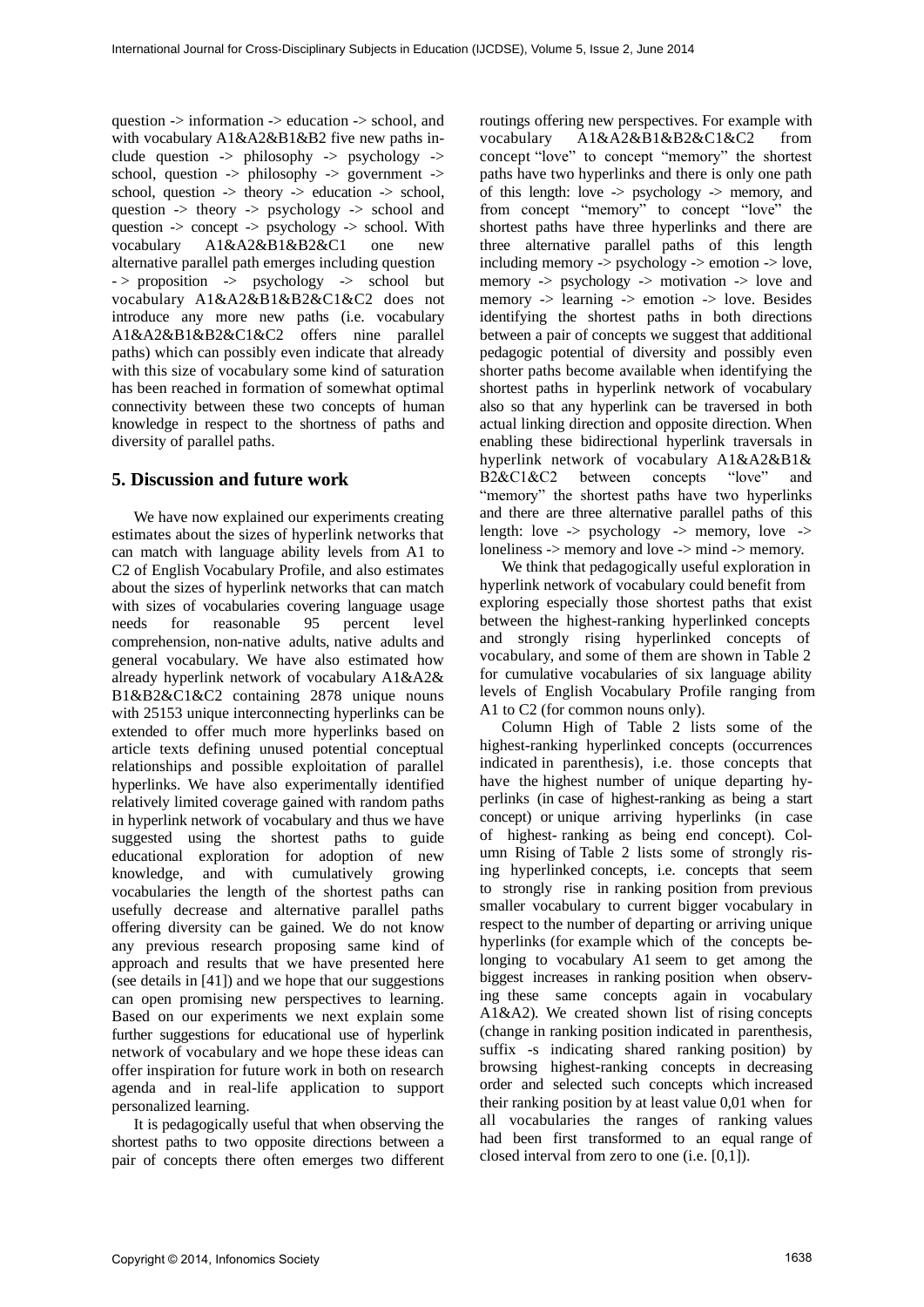Similarly as in Table 1 for English Vocabulary Profile, Table 3 shows properties of conceptual networks that we generated based on hyperlink network of the Wikipedia (as of June-July 2013) between concepts retrieved from Oxford Wordlist [36] [37] (http://www.oxfordwordlist.com/pages/ search.asp) for partially cumulatively growing vocabularies corresponding to each of five school levels ranging from Preparatory to Year 4 (for common nouns only). Concepts were retrieved so that the only setting we varied was school year, thus keeping settings concerning gender, language, indigenousness, school setting, location and text type always at option "any", and furthermore nouns were extracted based on co-occurrence among nouns of C2 vocabulary of English Vocabulary Profile. A full listing of these conceptual networks is available in publication [41].

At the highest school level Year 4 we identified 1445 unique nouns and when we wanted to identify all possible hyperlinks that are connecting these 1445 unique nouns in hyperlink network of the Wikipedia we found 6759 unique hyperlinks so that they actually connected 1072 unique nouns of these 1445 unique nouns. Therefore it seems that at school level Year 4 the Wikipedia can offer interconnected linkage for about  $74,3$  percent (1073/1445) of nouns belonging to current noun vocabulary. Furthermore, among these 1072 unique nouns 971 occur as a start concept and 898 occur as an end concept in connecting hyperlinks. According to our calculations each of these 1073 interconnected nouns at school level Year 4 has an average value of 7,0 departing unique hyperlinks and a median value of 5 departing unique hyperlinks and an average value of 7,5 arriving unique hyperlinks and a median value of 5 arriving unique hyperlinks linking it to other nouns belonging to same Year 4 noun vocabulary. In the entity of 6759 unique hyperlinks for 1416 hyperlinks there was another hyperlink going into opposite direction thus 708 connections can be considered bidirectional.

Similarly as in Table 2 for English Vocabulary Profile, Table 4 shows some of the highest-ranking hyperlinked concepts and strongly rising hyperlinked concepts of partially cumulative vocabularies of five school levels of Oxford Wordlist ranging from Preparatory to Year 4 (for common nouns only).

We think that a person's ability to adopt new knowledge based on the shortest paths between concepts is affected for example by the length of the shortest paths, the number of alternative parallel shortest paths and the number of different concepts belonging to intermediary concepts along paths. We think that among parallel paths those shortest paths that have the highest number of shared intermediary concepts and especially such intermediary concepts that occur most often among paths are important paths to define meaning of relationship between a pair of concepts. On the other hand to express diversity of meanings those shortest paths are important which have the most distinctive routing among parallel paths (i.e. minimizing sharing). Also longer paths than the shortest paths can complement meanings of conceptual relationships.

We think that to adopt new knowledge a successful pedagogical exploration in hyperlink network of vocabulary could possibly benefit from such mental processes of student that have resemblance to traversing average search paths in network. Thus we suggest that conceptualization in the student's mind could benefit from having such guided exploration in conceptual networks that enables many explorations that do not explore directly only the shortest paths between concepts but instead extend to cover also some sidetracks and even dead-ends.

Motivated by previous research showing that a small-world network of 10000 nodes has an average search path of 950 steps for an average degree of 10 and an average search path of 200 steps for an average degree of 30 [26] and that the Wikipedia has a mean out-degree of 20,63 (median value 12) [24], we thus coarsely estimate that in a hyperlink network of vocabulary A1&A2&B1&B2&C1&C2 having an average out degree of 8,7 (median value 5) and containing 2878 unique nouns to enable the student to at least weakly conceptualize a single relationship between a pair of concepts could possibly require exploring about 300 steps in the hyperlink network of vocabulary. Since previous research showed that in the Wikipedia on average 4,573 hyperlink steps are between a pair of concepts [27], and similarly in Facebook social network the average number of relationship steps between two users is 4,74 [29], our coarse estimate of exploring 300 steps is about 66 times the average length of the shortest path between a pair of concepts in a hyperlink network of vocabulary.

It thus seems that the student's conceptualization of conceptual relationships can require many times more exploration steps in the hyperlink network than belong to exploring just the shortest paths. On the other hand, it is possible that when traversing one exploration path several concepts that become encountered along the path can be cumulatively conceptualized in parallel, and it is also possible that the number of steps needed in later explorations can decrease as some kind of memories about previous explorations help to guide later explorations.

Since earlier research estimates that a child is daily exposed to hear about 12815 words [14] and produces 1000-2700 vocalizations [14], and an adult speaks daily about 15669-16215 words [15], it seems to us that human learning ability apparently can easily manage knowledge adoption at least through listening at a daily rate of about 12815-16215 words.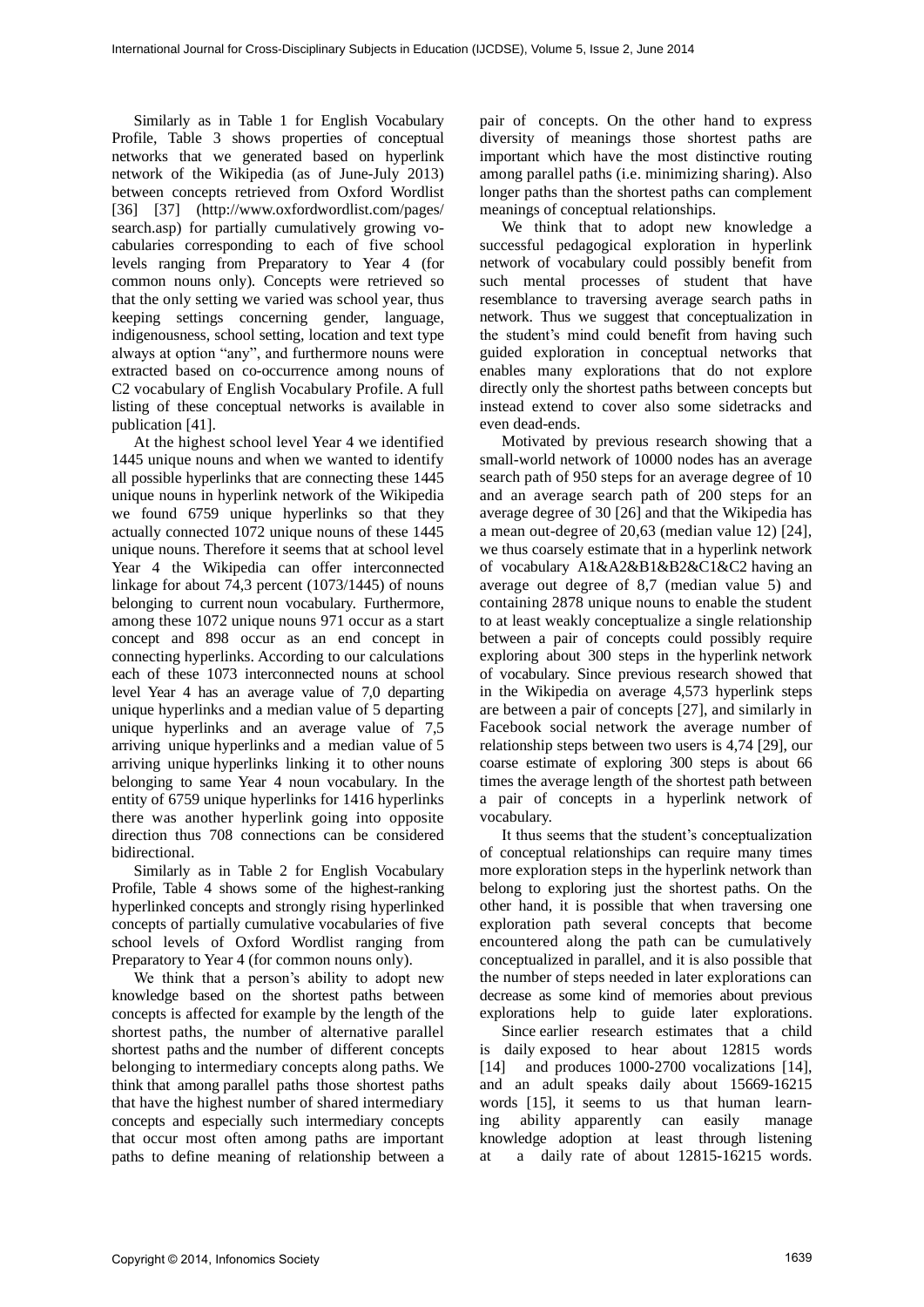| Table 2. - Some of the highest-ranking hyperlinked concepts and strongly rising hyperlinked concepts for    |
|-------------------------------------------------------------------------------------------------------------|
| cumulative vocabularies of six language ability levels of English Vocabulary Profile ranging from A1 to C2. |

|                             |                                   |                | English Vocabulary Profile: A1 |                       | English Vocabulary Profile: A1-A2 |                        | English Vocabulary Profile: A1-B1 |                                  |                |                                                  |                |         |                                   |
|-----------------------------|-----------------------------------|----------------|--------------------------------|-----------------------|-----------------------------------|------------------------|-----------------------------------|----------------------------------|----------------|--------------------------------------------------|----------------|---------|-----------------------------------|
| As start concept            |                                   |                | As end concept                 |                       | As start concept                  |                        | As end concept                    |                                  |                | As start concept                                 |                |         | As end concept                    |
| High                        |                                   | Rising High    |                                | Rising                | High                              | Rising                 | High                              | Rising                           | High           | Rising                                           |                | High    | Rising                            |
| food $(22)$                 |                                   | N/A            | animal (21)                    | N/A                   | food (38)                         | water (9.5s water (48) |                                   | sun (11.5s)                      | human          | time (12                                         |                | huma    | science                           |
|                             |                                   |                |                                |                       |                                   | ->2)                   |                                   | $-5.5s$                          | (61)           | ->7)                                             |                | n (68)  | $(20-5)$                          |
| month (19)                  |                                   | N/A            | water (20)                     | N/A                   | water (33)                        | shoe                   | animal (41)                       | fruit (9.5s)                     | food           | book (15.5s-                                     |                |         | animal music                      |
|                             |                                   |                |                                |                       |                                   | (13.5s)                |                                   | $-5.5s$                          | (60)           | >14                                              |                | (67)    | (32                               |
|                             |                                   |                |                                |                       |                                   | ->5)                   |                                   |                                  |                |                                                  |                |         | ->18.5s)                          |
| supermarket N/A             |                                   |                | food $(17)$                    | N/A                   | toy (30)                          | game                   | food (34)                         | television                       |                | entertai painting;                               |                | water   | plant (32                         |
| ; party (18)                |                                   |                |                                |                       |                                   | (18.5s)                |                                   | (19.5s)                          | nment          | kitchen (15.5s                                   |                | (66)    | ->22.5s)                          |
|                             |                                   |                |                                |                       |                                   | ⊦-`>7.5s)              |                                   | ->7.5s)                          | (57)           | $-215.5s$                                        |                |         |                                   |
| plant; bread; N/A           |                                   |                | fish; rice (16)                | N/A                   | supermarke soup (8                |                        | wood (32)                         | sugar                            | water          | fruit (20.5s)                                    |                | earth   | art $(22)$                        |
| lmeal (16)                  |                                   |                |                                |                       | t; nature;                        | ->7.5s)                |                                   | (11.5s)<br>->7.5s)               | (56)           | ->17.5s)                                         |                | (62)    | ->22.5s)                          |
| soup (15)                   |                                   | N/A            | day; year; milk N/A            |                       | shoe (27)<br>soup; game bread (6  |                        | fruit; sun                        | bird (19.5s)                     |                | transpo artist (46.5s                            |                | turkev  | business                          |
|                             |                                   |                | (15)                           |                       | (25)                              | ->9.5s)                | (29)                              | ->9)                             | rt (50)        | ->21.5s)                                         |                | (63)    | (36.5s                            |
|                             |                                   |                |                                |                       |                                   |                        |                                   |                                  |                |                                                  |                |         | ->28.5s)                          |
| water; house N/A            |                                   |                | month; fruit                   | N/A                   | month;                            | time (13.5s sugar;     |                                   | meat (13                         | nature         | sausage (30-                                     |                |         | scienc compute                    |
| (14)                        |                                   |                | (14)                           |                       | bread (24)                        | $-212$                 | television                        | $-211.5s$                        | (46)           | $>21.5s$ )                                       |                | e (49)  | r(41                              |
|                             |                                   |                |                                |                       |                                   |                        | (26)                              |                                  |                |                                                  |                |         | ->31.5s)                          |
| lunch (12)                  |                                   | N/A            | sugar; sun                     | N/A                   | time; plant;                      | kitchen (40 bird (25)  |                                   | milk $(7)$                       | time           | sky; wind                                        |                | food    | time (26-                         |
|                             |                                   |                | (13)                           |                       | party (23).                       | $-215.5s$              |                                   | ->11.5s)                         | (41)           | (20.5s)                                          |                | (45)    | ->31.5s)                          |
|                             |                                   |                |                                |                       |                                   |                        |                                   |                                  |                | $-21.5s$                                         |                |         |                                   |
| fruit; time;                |                                   | N/A            | meat (12)                      | N/A                   | book; red;                        | book                   | meat; milk;                       | paper (31                        | shoe           | pizza (26                                        |                | wood    | history                           |
| garden;                     |                                   |                |                                |                       | kitchen:                          | (18.5s)                | leather; fish [->20)              |                                  | (40)           | ->26.5s)                                         |                | (44)    | 78.5s                             |
| shoe (11)                   |                                   |                |                                |                       | painting                          | $-515.5s$              | (24)                              |                                  |                |                                                  |                |         | ->34.5s)                          |
|                             |                                   |                |                                |                       | (22)                              |                        |                                   |                                  |                |                                                  |                |         |                                   |
| day; year;                  |                                   | <b>N/A</b>     | cheese; tea;                   | N/A                   | meal $(21)$                       | wind                   | light;                            | radio                            | soup;          | sea (63.5s)                                      |                | sun     | physics                           |
| book; drink;                |                                   |                | sheep (11)                     |                       |                                   | (54.5s)                | plastic;                          | (49.5s)                          | tογ            | $-230$                                           |                | (43)    | (32                               |
| november;                   |                                   |                |                                |                       |                                   | $-20.5s$               | temperature[->26)                 |                                  | (37)           |                                                  |                |         | ->34.5s)                          |
| (qame (10                   |                                   |                |                                |                       |                                   |                        | rice (23)                         |                                  |                |                                                  |                |         |                                   |
| milk; grass;                |                                   | N/A            | plant; time;                   | N/A                   | fruit; wind;                      | fruit (13.5            | insect (22)                       | wine (31                         |                | technol meat (36.5s-                             |                | religio | languag                           |
| (cmato (9)                  |                                   |                | bird; horse;<br> television;   |                       | salad; sky<br>(20)                | ->20.5s)               |                                   | $-26$                            | ogy;<br>mind   | >30)                                             |                | n (42)  | le (66<br>->40)                   |
|                             |                                   |                | computer (10)                  |                       |                                   |                        |                                   |                                  | (35)           |                                                  |                |         |                                   |
|                             |                                   |                |                                |                       | English Vocabulary Profile: A1-C1 |                        |                                   |                                  |                | English Vocabulary Profile: A1-C2                |                |         |                                   |
|                             | English Vocabulary Profile: A1-B2 |                |                                |                       |                                   |                        |                                   |                                  |                |                                                  |                |         |                                   |
|                             |                                   |                |                                |                       |                                   |                        |                                   |                                  |                |                                                  |                |         |                                   |
| As start concept.           |                                   |                | As end concept                 |                       | As start concept                  |                        |                                   | As end concept                   |                | As start concept                                 | As end concept |         |                                   |
| High                        | Rising                            |                | High                           | Rising                | High                              | Rising                 | High                              | Rising                           | High           | Rising                                           | High           |         | Rising                            |
|                             |                                   |                | human competition; water (93)  |                       | law (26.5s human (112)            | abuse (50              | water                             | genetics                         | human          | philoso                                          | <b>Tanimal</b> |         | war (65.5s                        |
| (98)                        | science<br>(48.5s                 |                |                                | ·>10.5s)              |                                   | ->21)                  | (102)                             | (65<br>550                       | (121)          | phy (74-(108)<br>>44                             |                |         | ->41)                             |
|                             | ->18.5s)                          |                |                                |                       |                                   |                        |                                   |                                  |                |                                                  |                |         |                                   |
| food                        | meat (30                          |                | animal (91)                    | governme              | food (86)                         | evolution              | animal                            | medicine                         | food (93)      | cancer                                           | human;         |         | logic (116                        |
| (78)                        | ->18.5s)                          |                |                                | nt (50.5s             |                                   | $(69 - 38)$            | (100)                             | (70.5s-                          |                | (80                                              | water          |         | $-82.5s$                          |
|                             |                                   |                |                                | ->25.5s)              |                                   |                        |                                   | >53)                             |                | >58)                                             | (106)          |         |                                   |
| water                       | reason                            |                | human (90)                     | language              | water (82)                        |                        | oxygen (56 human                  | crime (84                        | water          | ship (94 earth                                   |                |         |                                   |
| (72)                        | (56.5s)                           |                |                                | (40                   |                                   | ->39)                  | (97)                              | $-59.5s$                         | (85)           | ->70)                                            | (101)          |         | ->88)                             |
|                             | >24                               |                |                                | ->34.5s)              |                                   |                        |                                   |                                  |                |                                                  |                |         |                                   |
| entertalcrime (93           |                                   |                | earth (84)                     | biology               | nature (75)                       | life $(124)$           | earth (94)                        | statistics                       | nature         | death                                            | mammal         |         |                                   |
| inment ->30.5s)             |                                   |                |                                | (44.5s                |                                   | ->43)                  |                                   | (90                              | (79)           | (92                                              | (98)           |         | ->95)                             |
| (68)                        |                                   |                |                                | >40                   |                                   |                        |                                   | l->65.5s)                        |                | $-574$                                           |                |         |                                   |
| transp future (48.5s carbon |                                   |                |                                |                       | chemistry  entertainment          | title (77.5            | mammal                            |                                  |                | aluminium entertain evaluati psycholo profession |                |         |                                   |
| ort                         | ->30.5s).                         |                | dioxide (70)                   | (50.5s                | (71)                              | ->64)                  | (91)                              | (95.5s-                          | ment $(74)$ on |                                                  | gy (92)        |         | (108                              |
| (66)                        |                                   |                |                                | $-547$                |                                   |                        |                                   | >84)                             |                | (100-                                            |                |         | ->95)                             |
|                             |                                   |                |                                |                       |                                   |                        |                                   |                                  |                | >81                                              |                |         |                                   |
| nature                      |                                   |                | music (37.5s philosophy;       | disease               | transport (70)                    | rainforest             | philosoph                         | experimen transport              |                | invasion philosop                                |                |         | contract                          |
| (65)                        | >>34)                             |                | turkeγ (69)                    | (65.5s)               |                                   | (91.5s-<br>>67)        | lγ (83)                           | lt (117-                         | (72)           | (117-                                            | hy (90)        |         | (168                              |
| mind                        |                                   | culture (65-   | religion (68)                  | ->51.5s)<br>technolog | infrastructure                    |                        | protein                           | >93.5s)<br>blood                 | nutrition      | ∣>82)<br>creativit llaw (86)                     |                |         | ->112)<br>climate                 |
|                             | >44                               |                |                                |                       | (64)                              | bird (124<br>->79)     | (81)                              | (108                             | (68)           |                                                  |                |         | change                            |
| (52)                        |                                   |                |                                | y (50.5s<br>->51.5s)  |                                   |                        |                                   | ├>93.5s)                         |                | ly (109-<br>∣≶87).                               |                |         | (148                              |
|                             |                                   |                |                                |                       |                                   |                        |                                   |                                  |                |                                                  |                |         | $-5112$                           |
| techno skin (80             |                                   |                | psychology                     | society               | nutrition (63)                    | cancer                 | religion                          | child;                           |                | mind (66) civilizati protein;                    |                |         | system                            |
| llogy                       | ->50)                             |                | (65)                           | (56                   |                                   | (143.5s)               | (78)                              | heart                            |                | on                                               | religion       |         | death (127<br>police (127<br>(138 |
| (48)                        |                                   |                |                                | ->55.5s)              |                                   | ->80)                  |                                   | (108-                            |                | (155-                                            | (85)           |         | $-5112$                           |
|                             |                                   |                |                                |                       |                                   |                        |                                   | $\ket{5101}$                     |                | >100                                             |                |         |                                   |
| time;                       | insect (65-                       |                | culture; law                   | knowledg              | globalization;                    |                        |                                   | milk (91.5s psycholog trade (158 |                | infrastruct mask                                 | science;       |         | fear                              |
| shoe                        | >50)                              |                | (64)                           | e: war                | mind (58)                         | ->81)                  |                                   | $y$ ; carbon $\ket{-2108}$       | ure (65)       | (133                                             | lcarbon.       |         | $(168 - 5)$                       |
| (47)                        |                                   |                |                                | (109.5s               |                                   |                        | dioxide                           |                                  |                | ->112)                                           | dioxide        |         | 121.5s)                           |
|                             |                                   |                |                                | ->59.5s)              |                                   |                        | (76)                              |                                  |                |                                                  | (60)           |         |                                   |
| plant<br>(45)               | garden;                           | writer (56.5s) | science (63) money             | (99.5s)               | shoe $(54)$                       | death<br>(143.5s)      | turkey<br>(75)                    | risk; tool<br>(139.5s-           | ion (63)       | globalizat cloud<br>(127                         | turkey<br>(79) |         | mind<br>(157.5s                   |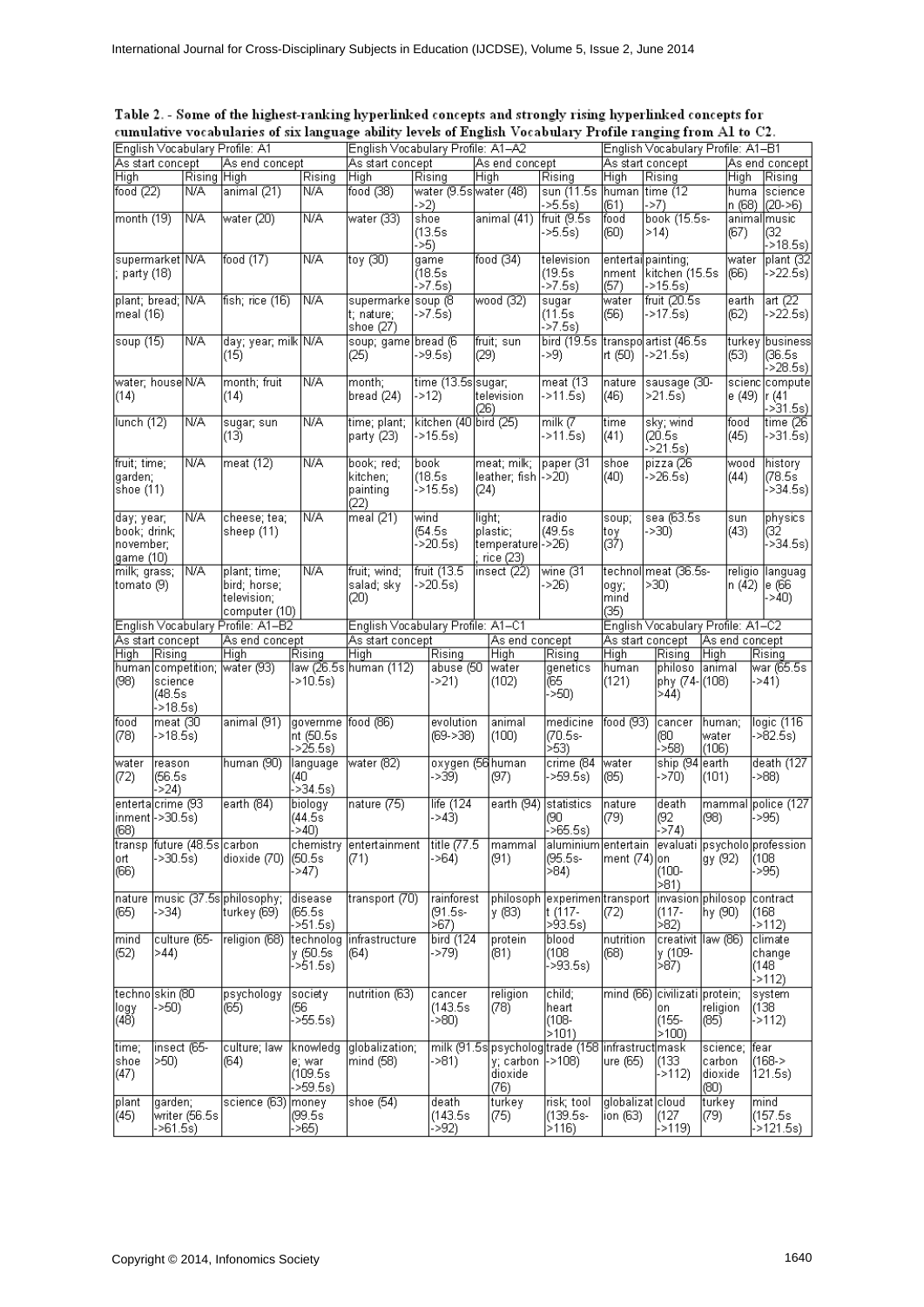|  | Table 3. - Properties of conceptual networks generated based on hyperlink network of the Wikipedia between concepts |  |  |  |
|--|---------------------------------------------------------------------------------------------------------------------|--|--|--|
|  | for partially cumulative vocabularies of five school levels of Oxford Wordlist ranging from Preparatory to Year 4.  |  |  |  |

| Vocabulary of  | Unique language items | Unique     | Unique Wikipedia hyperlinks | Unique nouns in Wikipedia    |
|----------------|-----------------------|------------|-----------------------------|------------------------------|
| school level   | (words or phrases) in | nouns in   | connecting unique nouns in  | hyperlinks connecting unique |
| reached so far | vocabularv            | vocabularv | vocabulary                  | nouns in vocabulary          |
| Preparatory    | 1923                  | 685        | 2511                        | 505                          |
| Year 1         | 2364                  | 81'        | 2946                        | 592                          |
| Year 2         | 3041                  | 1008       | 4203                        | 749                          |
| Year 3         | 4808                  | 1412       | 6750                        | 1051                         |
| Year 4         | 4949                  | 1445       | 6759                        | 1072                         |

| Table 4. - Some of the highest-ranking hyperlinked concepts and strongly rising hyperlinked concepts for partially |
|--------------------------------------------------------------------------------------------------------------------|
| cumulative vocabularies of five school levels of Oxford Wordlist ranging from Preparatory to Year 4.               |

| Oxford Wordlist: Preparatory |           |               |                         | Oxford Wordlist: Year 1 |                  |                            |                |           |                  |  | Oxford Wordlist: Year 2       |                |                 |                   |
|------------------------------|-----------|---------------|-------------------------|-------------------------|------------------|----------------------------|----------------|-----------|------------------|--|-------------------------------|----------------|-----------------|-------------------|
| As start concept             |           |               | As end concept          |                         | As start concept |                            | As end concept |           |                  |  | As start concept              |                | As end concept  |                   |
| High                         | Risina    | High          | Risina                  | High                    |                  | Risina                     | High           |           | Rising           |  | <b>High</b>                   | Risina         | <b>High</b>     | Risina            |
| food (29)                    | N/A       | animal        | N/A                     | food $(34)$             |                  | game                       | animal (58)    |           | sheep            |  | food (38)                     | meat (19.5s-   | animal          | science           |
|                              |           | (54)          |                         |                         |                  | (12.5s > 6)                |                |           | (16.5s)          |  |                               | >6)            | (68)            | (25.5)            |
|                              |           |               |                         |                         |                  |                            |                |           |                  |  |                               |                |                 |                   |
|                              |           |               |                         |                         |                  |                            |                |           | $-512$           |  |                               |                |                 | $-512$            |
| water (27)                   | N/A       | water         | N/A                     |                         | water (30)       | bat (19->9)                | water (41)     |           |                  |  | meat (19 water; human         | sky (13->7)    | water           | light (17         |
|                              |           | (42)          |                         |                         |                  |                            |                |           | ->15.5s)         |  | (32)                          |                | (52)            | ->13.5s)          |
| toy (25)                     | N/A       | earth         | N/A                     | toy $(25)$              |                  | camping                    | fish $(40)$    |           | cheese           |  | toγ (28)                      | chicken (42-   | human           | art (42           |
|                              |           | (33)          |                         |                         |                  | $(30-14)$                  |                |           | (46.5s           |  |                               | $>31$ )        | (47)            | $-24.5s)$         |
|                              |           |               |                         |                         |                  |                            |                |           | ->19.5s)         |  |                               |                |                 |                   |
|                              |           |               |                         |                         |                  |                            |                |           |                  |  |                               |                |                 |                   |
| shoe (22)                    | N/A       | fish          | N/A                     |                         | nature (24)      | farm (58                   | earth (38)     |           | time(24)         |  | shoe (27)                     | desert; house  | earth           | dog (34.5s)       |
|                              |           | (32)          |                         |                         |                  | ->19.5s)                   |                |           | ->19.5s)         |  |                               | (34.5s)        | (42)            | ->28)             |
|                              |           |               |                         |                         |                  |                            |                |           |                  |  |                               | ->31s)         |                 |                   |
| tiger; sky                   | N/A       | wood          | N/A                     |                         | tiger $(23)$     | salad                      | bird (35)      |           |                  |  | compute   meat; sky (25)      | gardening;     | fish $(40)$     | fat $(58)$        |
| (20)                         |           | (30)          |                         |                         |                  | (39.5s                     |                |           | r (58            |  |                               | white (49)     |                 | ->31)             |
|                              |           |               |                         |                         |                  | $-25.5s$                   |                |           | ->22.5s)         |  |                               | ->35.5s)       |                 |                   |
|                              |           |               |                         |                         |                  |                            |                |           |                  |  |                               |                |                 |                   |
| time; wind;                  | N/A       | bird          | N/A                     |                         | game (22)        | milk (122                  | turkey (33)    |           | day              |  | bat $(24)$                    | bed (34.5)     | wood            | life $(34.5s)$    |
| red (19)                     |           | (29)          |                         |                         |                  | ->29)                      |                |           | (39.5s)          |  |                               | $-235.5$       | (38)            | ->31)             |
|                              |           |               |                         |                         |                  |                            |                |           | ->25.5s)         |  |                               |                |                 |                   |
| meal; pet;                   | N/A       | sun           | N/A                     | red $(21)$              |                  | day (39.5                  | food $(31)$    |           | grass            |  | tiger; kitchen                | light (97      | turkey          | fire $(49)$       |
| game (18)                    |           | (27)          |                         |                         |                  | ->29)                      |                |           | (30              |  | (23)                          | $-543$         | (37)            | ->35.5s)          |
|                              |           |               |                         |                         |                  |                            |                |           | ->25.5s)         |  |                               |                |                 |                   |
|                              |           |               |                         |                         |                  |                            |                |           |                  |  |                               |                |                 |                   |
| soup; party                  | N/A       | food          | N/A                     |                         | time; bat        | ship (30                   | wood (27)      |           | gold             |  | insect; time;                 | door; ocean;   | food $(35)$     | metal (179        |
| (17)                         |           | (26)          |                         | (20)                    |                  | ->29)                      |                |           | (75.5s)          |  | soup (22)                     | shark (58      |                 | ->43)             |
|                              |           |               |                         |                         |                  |                            |                |           | >29              |  |                               | ->43)          |                 |                   |
| bird; plant;                 | N/A       | fruit         | N/A                     |                         | meal; soup       | vellow                     | milk; sun      |           | family           |  | plant; red; pet;              | blue (49       | insect;         | lake (68          |
| blue; bread;                 |           | (23)          |                         | (19)                    |                  | (46.5s)                    | (25)           |           | (58              |  | qame(21)                      | $-243$         | bird (33)       | $-243$            |
|                              |           |               |                         |                         |                  | ->34.5s)                   |                |           | >34.5            |  |                               |                |                 |                   |
| bat; garden                  |           |               |                         |                         |                  |                            |                |           |                  |  |                               |                |                 |                   |
| (16)                         |           |               |                         |                         |                  |                            |                |           |                  |  |                               |                |                 |                   |
| meat; grass;                 | N/A       | horse         | N/A                     |                         | pet; sky;        | desert                     | fruit; sheep;  |           |                  |  | sport (51  bread; wind;       | drink (97      | sun (31)        | war $(42)$        |
| sea; road;                   |           | (22)          |                         |                         | camping          | (39.5s)                    | horse $(21)$   |           |                  |  | ->34.5s) [mind; painting;     | $-253$         |                 | $-243$            |
| kitchen (15)                 |           |               |                         | (18)                    |                  | ->34.5s)                   |                |           |                  |  | party (20)                    |                |                 |                   |
| Oxford Wordlist: Year 3      |           |               |                         |                         |                  |                            |                |           |                  |  | Oxford Wordlist: Year 4       |                |                 |                   |
| As start concept             |           |               | As end concept          |                         |                  |                            |                |           | As start concept |  |                               | As end concept |                 |                   |
|                              |           |               |                         |                         | Risina           |                            |                |           |                  |  |                               |                | Risina          |                   |
| High                         | Rising    |               | High                    |                         |                  |                            |                | High      |                  |  | Rising                        | High           |                 |                   |
| food (52)                    | red (15   |               | animal (73)             |                         | fat (31->21)     |                            |                |           | human (53)       |  | door (36                      | animal (73)    |                 | war (44->22.5s)   |
|                              | ->7.5s)   |               |                         |                         |                  |                            |                |           |                  |  | ->22.5s)                      |                |                 |                   |
| water; human                 |           |               | plant (13.5s water (63) |                         |                  | music (43->29.5s)          |                | food (48) |                  |  | fear (73.5s->31)              | water (67)     |                 | life (61->37.5s)  |
| (48)                         | $-27.5s$  |               |                         |                         |                  |                            |                |           |                  |  |                               |                |                 |                   |
| transport (39)               |           | sausage       | earth (61)              |                         |                  | wind (53->36)              |                |           | water (46)       |  | sound; garden (61             | earth (62)     | clothing        |                   |
|                              | (24.5s)   |               |                         |                         |                  |                            |                |           |                  |  | ->33)                         |                | (73.5s > 42)    |                   |
|                              | ->13)     |               |                         |                         |                  |                            |                |           |                  |  |                               |                |                 |                   |
|                              |           |               |                         |                         |                  |                            |                |           |                  |  |                               |                |                 |                   |
| meat (35)                    |           | sea (24.5s)   | human (56)              |                         | snow (61.5s)     |                            |                |           | transport        |  | competition (67.5s)           | human (58)     | gas (122.5s     |                   |
|                              | ->17.5s)  |               |                         |                         | ->44)            |                            |                | (45)      |                  |  | ->37.5s)                      |                | ->47.5s)        |                   |
| toy $(34)$                   |           | fruit (72.5s) | fish (46)               |                         |                  | computer; disease; planet; |                |           | entertainm       |  | machine                       | sun: fish (44) |                 | government; heart |
|                              | ->20)     |               |                         |                         |                  | salt; war (43->44)         |                | ent (43)  |                  |  | (61->37.5s)                   |                | $(61 - 247.5s)$ |                   |
| sky (33)                     | road (43  |               | wood (44)               |                         |                  | cancer; rain (53->51)      |                |           | nature (42)      |  | perfume                       | bird $(43)$    |                 | pain (132.5s)     |
|                              | $-25.5s$  |               |                         |                         |                  |                            |                |           |                  |  | (67.5s->42)                   |                | ->54)           |                   |
| plant; red (31)              |           |               |                         |                         | tree $(53 - 55)$ |                            |                |           |                  |  |                               | wood (41)      |                 | brain; medicine;  |
|                              | skin (31  |               | sun (43)                |                         |                  |                            |                |           | shoe (34)        |  | $\overline{\text{cloud}}$ (55 |                |                 |                   |
|                              | ->25.5s)  |               |                         |                         |                  |                            |                |           |                  |  | ->42)                         |                |                 | river (83->62)    |
| shoe (30)                    |           | house (31     | bird (42)               |                         | heart (72.5s     |                            |                | toγ (33)  |                  |  | blue (61                      | copper (39)    |                 | blood; flower     |
|                              |           | >29.5s        |                         |                         | ->61)            |                            |                |           |                  |  | $-247.5$                      |                | $(73.5s - 62)$  |                   |
| kitchen (29)                 |           | pizza (43     | oxygen; iron            |                         | butter (61.5s)   |                            |                | red (32)  |                  |  | death; hunting (83            | species (38)   |                 | baseball; grass;  |
|                              | $-231.5s$ |               | (39)                    |                         | ->61)            |                            |                |           |                  |  | >>54                          |                |                 | transport (92.5s  |
|                              |           |               |                         |                         |                  |                            |                |           |                  |  |                               |                | ->71.5s)        |                   |
|                              |           |               |                         |                         |                  |                            |                |           |                  |  |                               |                |                 |                   |
| time; sausage;               | ship (31  |               | food; species           |                         |                  | glass; bread (53->61)      |                |           |                  |  | technology;  day (73.5        | food (37)      |                 | ocean (92.5s      |
| soup (28)                    | ->31.5s)  |               | (38)                    |                         |                  |                            |                | skγ (30)  |                  |  | ->54)                         |                | $-276.5s$       |                   |

Based on earlier research it seems that knowledge adoption through reading can have somewhat lower levels than listening but still managing daily rate of about 1647-12967 words [19] corresponding with an average length of 20 words in sentence [22] to reading 80-648 sentences which can take with a suggested reading speed of 200 words per minute [20] about 8-65 minutes. Motivated by these estimates we concluded based on earlier research, we suggest that adoption of vocabulary by exploration in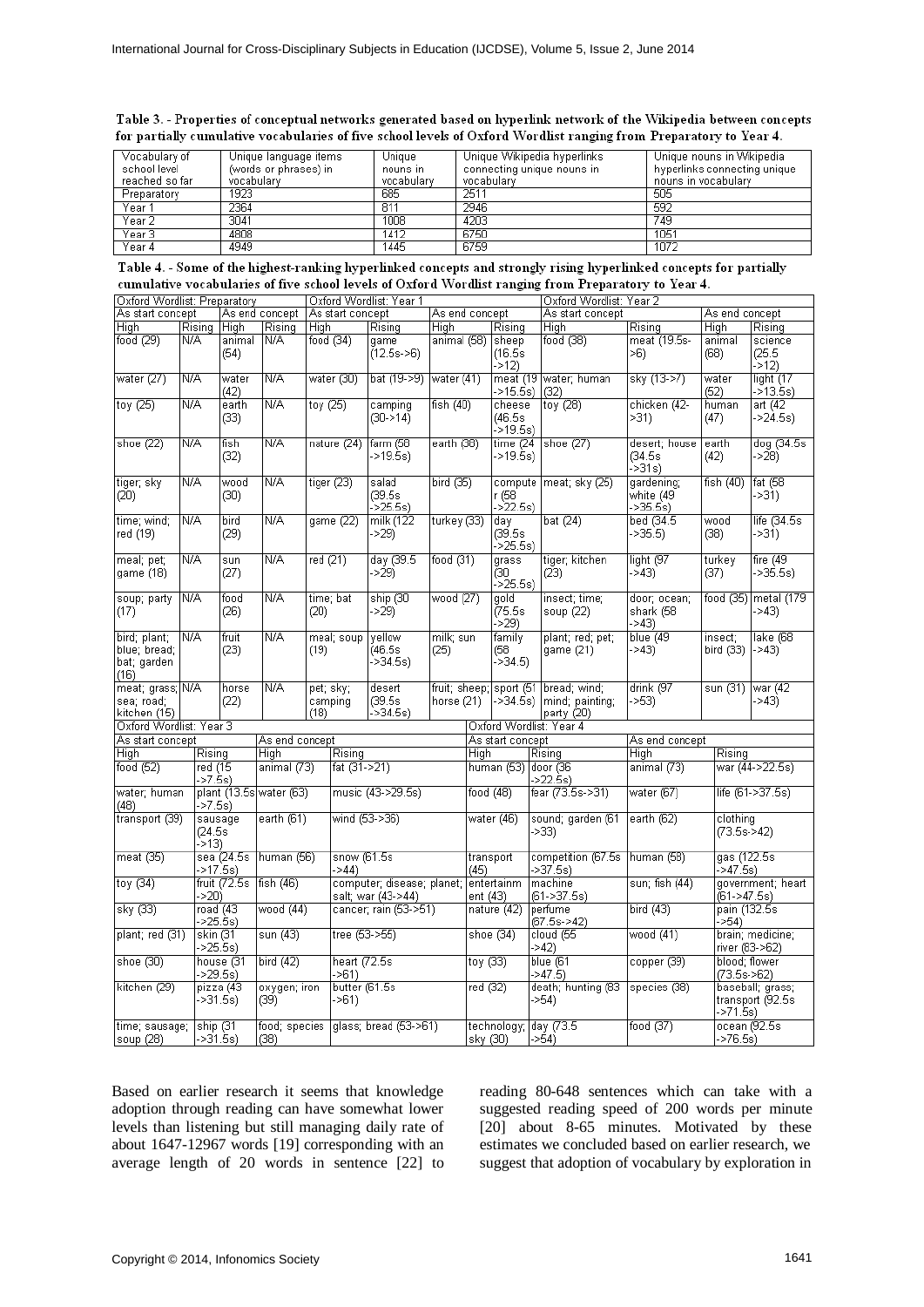hyperlink network of vocabulary can be usefully carried out in a daily process that resembles reading 80-648 sentences.

Since each hyperlink in the Wikipedia typically has its own sentence (in article text surrounding hyperlink anchor) defining the relationship between start concept and end concept, and since the shortest path between a pair of concepts has on average 4,573 hyperlink steps in the Wikipedia [27], knowledge adoption of 80-648 sentences per day can be considered to correspond to traversing shortest paths of about 17-142 average pairs of concepts in hyperlink network of vocabulary. Based on previous recommendations of about 3-4 spaced exposures to enable fertile learning [11] [13] [12], it seems that traversing 17-142 shortest paths can be considered to correspond to (i.e. when dividing the number of shortest paths by 3 or 4 to enable 3-4 repetitions) an aim to learn connectivity relying on the shortest paths for about 4-47 pairs of concepts with every daily session of exploring hyperlink network of vocabulary. This result can be contrasted with and seems to resemble earlier estimates that a student can adopt daily about 4-9 new words [17] [18] [3].

Instead of considering the shortest paths of varying length we can make a simplifying assumption that language learning can be represented as a process of adoption of direct relationships between nouns belonging to a vocabulary and based on Table 1 for vocabulary A1&A2&B1&B2& C1&C2 this corresponds to adoption of 25153 unique Wikipedia hyperlinks connecting 2878 unique nouns in vocabulary. If we assume based on previously mentioned results [8] [9], that to reach the range of language ability levels A1-C2 requires about 1000-1200 guided hours of learning, then for learning each of 25153 direct unique relationships between 2878 unique concepts there is on average 143-172 seconds to be used. If we assume based on previously mentioned results a suggested reading speed of about 200 words per minute [20] [21] and an average sentence length of 20 words [22], during this given time range of 143-172 seconds it is possible to read about 477-572 words corresponding to 24-29 sentences. If this given time range is divided to for example three spaced learning sessions that offer exposure and retention then each of these three sessions has about 48-57 seconds corresponding to about 8,0-9,5 sentences devoted to learn one of 25153 unique relationships between 2878 unique concepts. Of course this kind of modelling about learning process is only a coarse simplification but we think that it can be useful to analyze learning also with this kind of simplifications to develop new methods to support learning.

We hope that the proposed framework can open new possibilities for developing innovative methods of computer-assisted learning relying on knowledge structures managed with scale-free small-world networks. We suggest that personalization of learning activities can benefit from exploring collaboratively built and gradually updated free knowledge resources of the Wikipedia online encyclopedia that inherently offers a diverse collection of hyperlinks defining conceptual relationships usable for varied pedagogic purposes. We think that the principle of cumulatively expanding hyperlink networks covering more and more linkage between concepts of gradually growing vocabulary can enable an efficient and intuitive way to explore and adopt new knowledge meaningfully as well as to develop new kind of educational games that can be extended to manage diverse content besides text like images, videos, and tasks with augmented reality and tracking kinetic activities.

### **References**

[1] Wang, J., Zuo, X., & He, Y. (2010). Graph-based network analysis of resting-state functional MRI. Frontiers in Systems Neuroscience, 4(16), 1-14.

[2] Ingawale, M., Dutta, A., Roy, R., & Seetharaman, P. (2009). The small worlds of Wikipedia: implications for growth, quality and sustainability of collaborative knowledge networks. Proc. Americas Conference on Information Systems (AMCIS 2009).

[3] Nation, P., & Waring, R. (1997). Vocabulary size, text coverage, and word lists. In Schmitt, N., & McCarthy, M. (eds.), Vocabulary: description, acquisition, pedagogy. Cambridge University Press, New York, USA, 6-19.

[4] Nation, I. (2006). How large a vocabulary is needed for reading and listening? Canadian Modern Language Review, 63(1), 59-82.

[5] Laufer, B. (1989). What percentage of text-lexis is essential for comprehension? In Lauren, C., & Nordman, M. (eds.), Special language: from humans thinking to thinking machines. Multilingual Matters, Clevedon, UK.

[6] Council of Europe (2001). Common European Framework of Reference for Languages: Learning, Teaching, Assessment. Council of Europe. Cambridge University Press, ISBN 0521803136. http://www.coe.int/t/dg4/linguistic/Source/ CECR\_EN.pdf

[7] North, B. (1996/2000). The development of a common framework scale of language proficiency.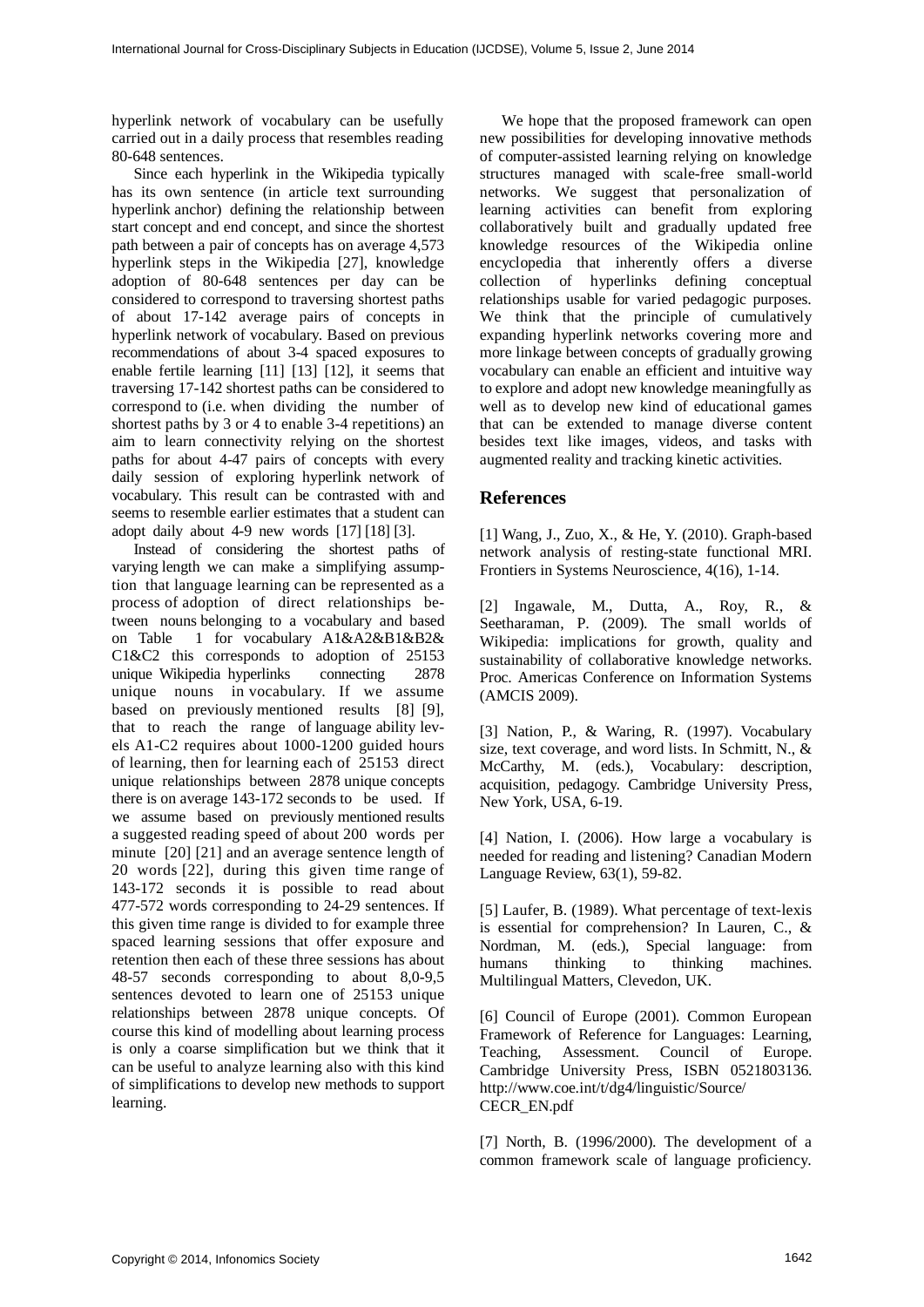PhD thesis, Thames Valley University, UK. Reprinted 2000, Peter Lang, New York, USA.

[8] European Commission (2012). Language competences for employability, mobility and growth. Commission staff working document SWD 2012/372 accompanying the COM 2012/669. http://eurlex.europa.eu/legal-content/EN/TXT/PDF/

?uri=CELEX:52012SC0372&qid=1397571317864& from=EN

[9] Cambridge English for Speakers of Other Languages (ESOL) / Cambridge English Language Assessment (2013). http://www.cambridgeesol.org/ about/standards/can-do.html redirected to

http://www.cambridgeenglish.org/about-us/whatwedo/international-language-standards/ (as of 15 April 2014).

[10] Sanatullova-Allison, E. (2009). Less commonly taught languages: often overlooked but equally important. Language Association Journal, 60(2).

[11] Thalheimer, W. (2006). Spacing learning events over time: what the research says. Will Thalheimer, Work-Learning Research Inc., Somerville, Massachusetts, USA. March 2006.

http://willthalheimer.typepad.com/files/spacing\_lear ning\_over\_ time\_2006.pdf

[12] Kandel, E. (2001). The molecular biology of memory storage: a dialog between genes and synapses. Nobel Lecture, 8 December 2000. Bioscience Reports, 21(5).

[13] Fields, R. (2005). Making memories stick. Scientific American, 292 (February 2005), 74-81.

[14] Gilkerson, J., & Richards, J. (2009). The power of talk, 2nd edition. Impact of adult talk, conversational turns, and TV during the critical 0-4 years of child development. LENA Technical Report LTR-01-2. LENA Research Foundation. http://www.lenababy.com/pdf/ The\_Power\_of\_Talk.pdf

[15] Mehl, M., Vazire, S., Ramirez-Esparza, N., Slatcher, R., & Pennebaker, J. (2007). Are women really more talkative than men? Science, 317, 82.

[16] Juster, F., Ono, H., & Stafford, F. (2004). Changing times of American youth: 1981-2003. Institute for Social Research, University of Michigan, Ann Arbor, Michigan, USA (November 2004). http://www.ns.umich.edu/Releases/2004/Nov04/ teen\_time\_report.pdf

[17] Lehr, F., Osborn, J. & Hiebert, E. (2004). Research-based practices in early reading series: a focus on vocabulary. Regional Educational Laboratory, Pacific Resources for Education and Learning. http://vineproject.ucsc.edu/resources/ A%20Focus%20on%20Vocabulary%20PREL.pdf

[18] Kuhn, M., & Stahl, S. (1998). Teaching children to learn word meanings from context: a synthesis and some questions. Journal of Literacy Research, 30(1), 119-138.

[19] Anderson, R., Wilson, P., & Fielding, L. (1988). Growth in reading and how children spend their time outside of school. Reading Research Quarterly, 23, 285-303.

[20] Lewandowski, L., Codding, R., Kleinmann, A., & Tucker, K. (2003). Assessment of reading rate in postsecondary students. Journal of Psycho educational Assessment, 21, 134-144.

[21] Anderson, N. (1999). Improving reading speed. English Teaching Forum, 37(2).

[22] DuBay, W. (2004). The principles of readability. William H. DuBay, Impact Information, Costa Mesa, California, USA. 25 August 2004. http://www.impact-information.com/ impactinfo/readability02.pdf

[23] Najork, M., Zaragoza, H., & Taylor, M. (2007). HITS on the Web: how does it compare? Proc. 30th Annual International ACM SIGIR Conference on Research and Development in Information Retrieval, 471-478.

[24] Kamps, J., & Koolen, M. (2009). Is Wikipedia link structure different? Proc. Second ACM International Conference on Web Search and Data Mining (WSDM 2009), 232-241.

[25] Zlatic, V., Bozicevic, M., Stefancic, H., & Domazet, M. (2006). Wikipedias as complex networks. Physical Review E, 74, 016115.

[26] Rodero-Merino, L., Fernández Anta, A., López, L., & Cholvi, V. (2010). Performance of random walks in one-hop replication networks. Computer Networks 54(5), 781-796.

[27] Dolan, S. (2011). Six degrees of the Wikipedia, Stephen Dolan, Trinity College, Dublin, Irland. http://mu.netsoc.ie/wiki/

[28] Travers, J., & Milgram, S. (1969). An experimental study of the small world problem. Sociometry 32(4), 425-443.